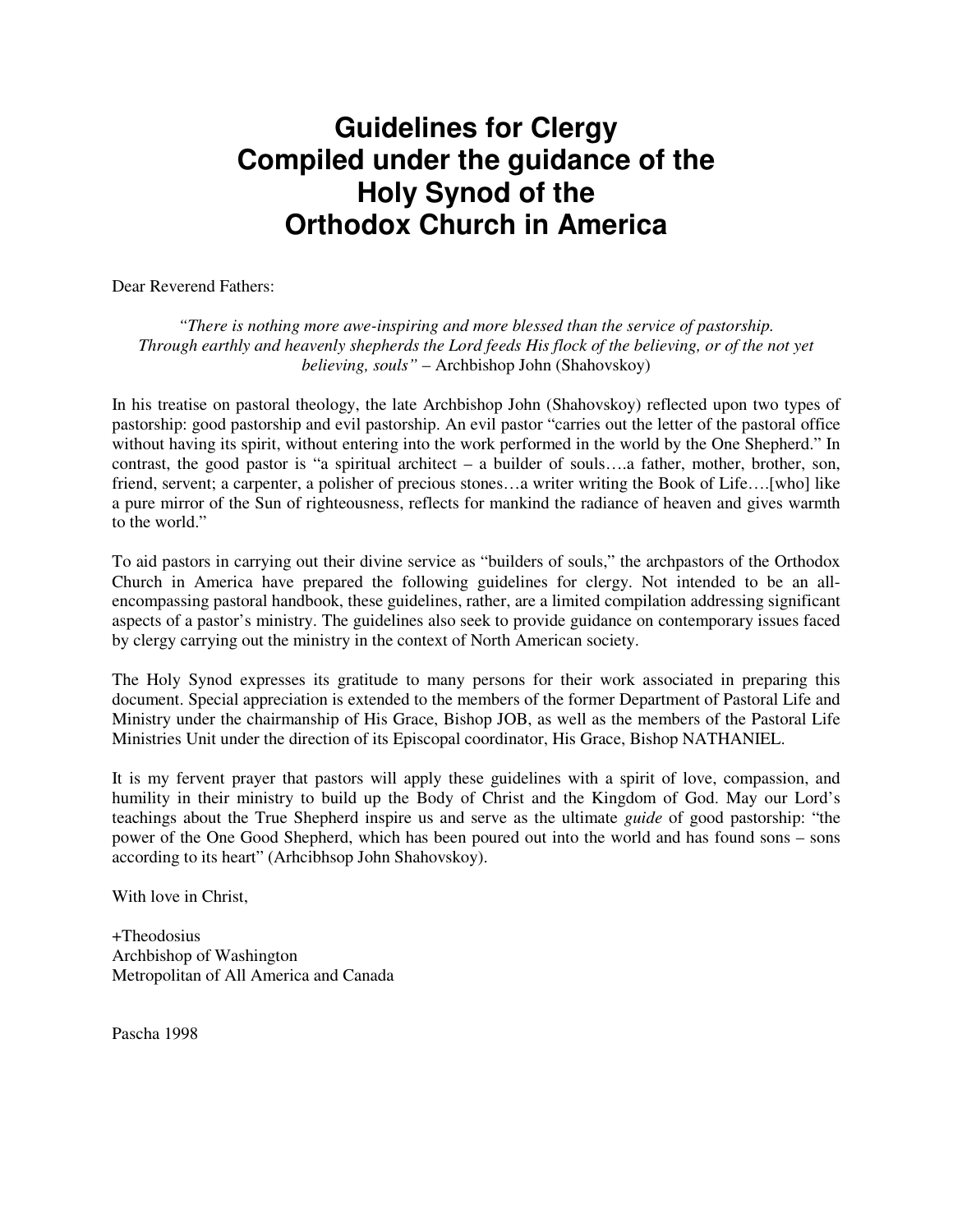# **Contents**

A Selection of Clergy Disciplines According to the Canons of the Church Some Considerations on Authority, Responsibility, and Accountability in the Church The Episcopacy Priests and Deacons The Laity The Divine Services The Mystery of Baptism The Mystery of Chrismation The Reception of Converts The Mystery of Penance The Mystery of Marriage Mixed Marriages Second Marriage and Marriage Between Divorced Persons Marriage Outside of the Orthodox Church The Mystery of Unction Funeral Guidelines Non-Communicants Non-Orthodox Persons Suicide Members of Masonic and Other Secret Fraternal Societies Cremation Autopsy and Organ Donation Ecumenical Witness Ecumenical Organizations on Various Levels Lay Participation in Ecumenical Witnessing Ecumenical Religious Services Matters of Appeal Attached Clergy Metrical Records and Other Ecclesiastical Reports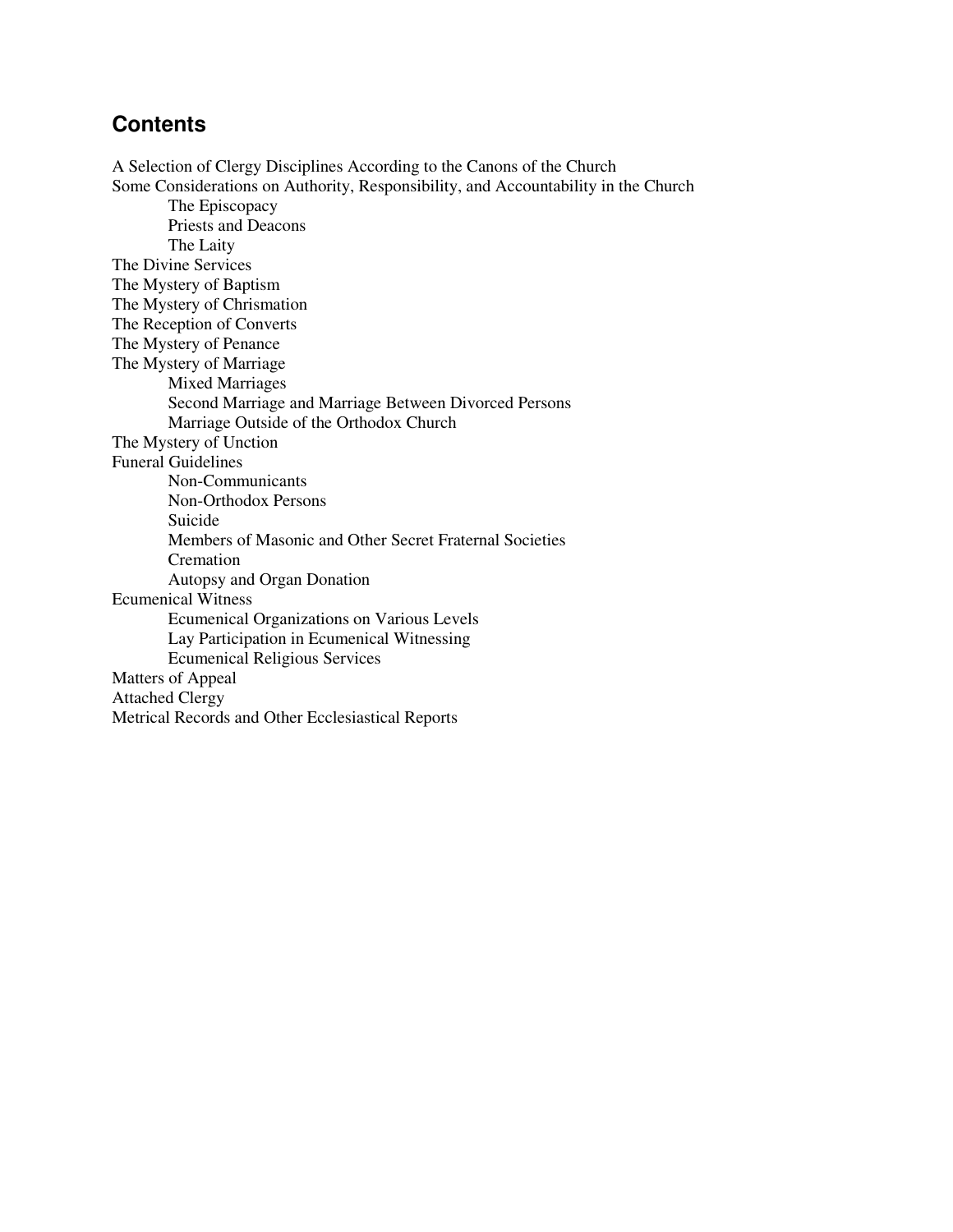# **A Selection of Clergy Disciplines According to the Canons of the Church**

- 1. The clergy are strictly to observe the teachings of The Church, regarding Christ, the Sacred Scriptures and Holy Traditions *(Ephesus, c. 6, 7; Trullo, c. 1; Carthage, c. 2).*
- 2. The clergy are under the complete authority of the diocesan hierarch, without whose blessing they cannot function and to whom they must show proper respect *(Laodicea, c. 57; Holy Apostles, c.31, 39, 55; Carthage, c. 10).*
- 3. The clergy are to show respect and concern for other members of the clergy *(Holy Apostles, c. 56, 59).*
- 4. The duty of the priest is to instruct the faithful in the way of godliness *(Holy Apostles, c. 58).*
- 5. Clergy are to be examples to the flock through prayer and fasting as prescribed by the Church *(Carthage, c. 41; Holy Apostles, c. 69).*
- 6. Clergy should not abstain from the Eucharist *(Trullo, c. 80; Holy Apostles, c. 8).*
- 7. Clergy should always be diligent and sensitive in encouraging pious repentance and receptive to a sincere confession *(Holy Apostles, c. 52; Trullo, c. 102).*
- 8. Clergy must not run for political office *(Carthage, c. 16; Holy Apostles, c. 81, 83; Chalcedon, c. 7).*
- 9. Clergy may not accept secular appointments or engage in business without the permission of the diocesan hierarch *(Holy Apostles, c. 39; Chalcedon, c. 3).*
- 10. Clergy have the right to a hearing before a Church Court *(Chalcedon, c. 9; The Statutes of the Orthodox Church in America, Article XI).*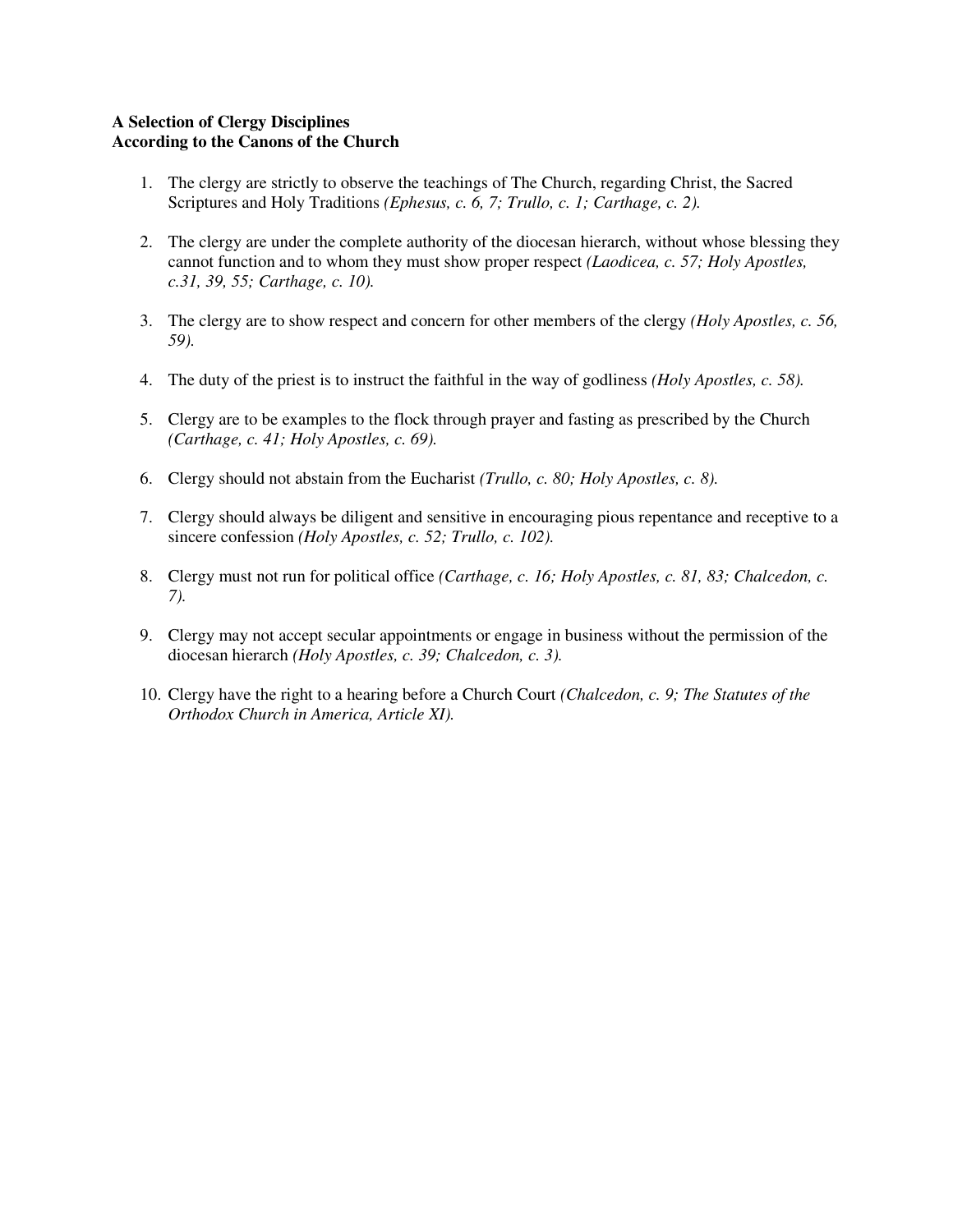# **Some Considerations on Authority, Responsibility, and Accountability in the Church**

# **The Episcopacy**

- 1. The hierarch determines the assignment of the clergy in his own diocese.
- 2. The hierarch's official representative in a parish of his diocese is the assigned priest or rector.
- 3. The hierarch has direct supervision over all matters in his diocese involving canon law and the spiritual function, rights and duties of the clergy.
- 4. The hierarch alone may judge the merits of the transfer of clergy from one assignment in his diocese to another. A clergyman who would like to transfer from the parish to which he has been assigned must submit a written petition to his hierarch.
- 5. The hierarch alone has the right to invite another hierarch to serve in one of his own parishes. Should a parish wish to have the presence of another hierarch for a particular occasion, that request must be made in writing to its own hierarch.

# **Priests and Deacons**

- 1. Ministry is identified by Our Lord in terms of being sent to serve. He gives Himself as an example and model for the service to be performed: "I am among you as one who serves" *(Luke 22:27; John 13:13).* Greatness in ministry is proportionate to greatness in service as we see when the Lord washes the feet of His disciples *(Matt. 20:25 f.; Mark 10:42 f.).* Thus the ministry is not to be mistakenly identified with holding a particular ecclesiastical office, but with having been sent to serve the Church, the Body of Christ, in a specific community.
- 2. The priest is the spiritual father of his parish, and every parishioner ought to respect him as such. The priest is addressed with the title of Father. This can remind him that he is to treat his parishioners, his parochial family, as a father treats his children, i.e., with love, kindness, patience, and understanding. Being edified by his example, the parishioners will respect him as their spiritual father and as their true guide along the path of salvation.
- 3. The priest must be diligent in preparing homilies for his flock, giving this priority over administrative duties. The homily at the Divine Liturgy should take place immediately after the reading of the Holy Gospel. (See: On Preaching, *Encyclical Letter, Holy Synod of the Orthodox Church in America, 1989.*)
- 4. The priest must see to it that the appropriate hymns and responses are sung during Divine Services in accordance with Orthodox Tradition and by persons trained for the exercise of this ministry. The choir director or cantor and the parishioners that make up the choir are directly responsible to the priest, who is the presiding authority in all worship services.
- 5. Often, it is not possible for the parish choir to participate in all liturgical services. The priest should encourage congregational singing under the leadership of a qualified cantor or musician.
- 6. It is a primary responsibility of the parish priest to continue ongoing education of the faithful in matters of dogma, tradition, precepts, and sacred rites of the Church. He supervises the Church School, gives direction to its instructors, and decides on appropriate resources and texts in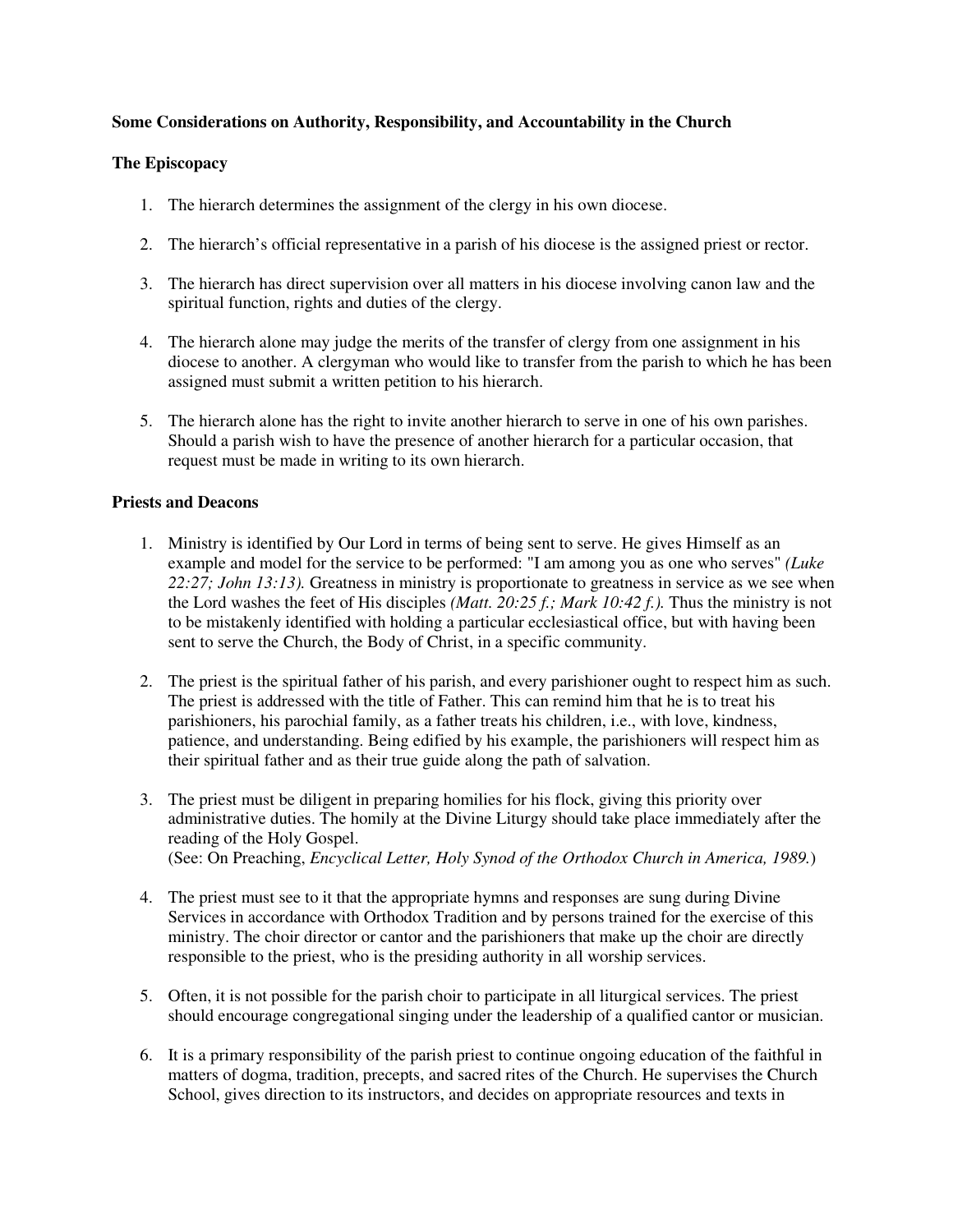conformity to diocesan directives.

- 7. The priest must include in his ministry personal contact with all parishioners. This shall include a visit to the homes of parishioners during the days of the celebration of the Feast of the Theophany, a traditional occasion for this. He can bless their homes and also discuss spiritual matters with them. If the number of homes to be visited is too great, or if winter weather makes it impractical, these visits may be done at another appropriate time of year.
- 8. Because the priest is the spiritual father, he must not delay visiting each parishioner who has fallen ill. He is to make no distinction as to whom he visits, for all need the healing power of his prayer *(James 5:13-16).* Once he has ascertained the degree of illness, he shall determine the ministry best suited.
- 9. On some occasions, when visiting in the privacy of a home, the priest may consider it necessary and advisable to have a deacon or another person accompany him.
- 10. The priest must not neglect to attend to the spiritual needs of shut-ins, who for reasons of poor health are unable to attend Divine Services regularly. Through frequent and scheduled visitations by the priest and fellow parishioners, the shut-in is reminded of his/her place in the fellowship of the Church and of the importance and blessing of being a part of the parish community.
- 11. By the virtue of his office, the parish rector has supervision over every organization in the parish. He directs the life, activities, and administration of the parish. Nevertheless, the priest must work in harmony with all the faithful of the parish council, which has an active role in parish life.
- 12. The rector is the presiding officer at the annual parish meeting. At his discretion, he may appoint others to chair various sessions of the meeting.
- 13. A priest or deacon may not absent himself from the diocese for any extended period of time without first receiving the explicit permission of his diocesan hierarch. If he has received his hierarch's blessing to serve in another diocese, he will be issued a Certificate of Canonical Order, which states that he has obtained the blessing of the other hierarch to serve.
- 14. When a clergyman plans to make a prolonged visit or vacation to another city where a hierarch resides or where there is a parish, the visiting priest must contact the hierarch or priest and be prepared to show ecclesiastical identification documents obtained from his diocesan hierarch.

Clergy on holiday/vacation should remember that they are, in fact, still clergy. When visiting other parishes, a clergyman should wear appropriate clerical garb. He should enter into the sanctuary, venerate the Holy Table, greet the rector and other clergy present, and remain in the altar to serve, or take the place assigned to the clergy. The rector should invite visiting clergy to serve.

- 15. A clergyman may not accept an invitation from the laity of another parish to celebrate in a parish that has a canonical priest assigned to it. The rector of that parish may, however, make such invitations with the blessing of his hierarch.
- 16. A clergyman should have personal liability insurance coverage and coverage for the personal contents of his rectory (i.e., clergy homeowner's/renter's insurance).

The parish should assume the cost of insuring the rectory if it owns it. The contents of the rectory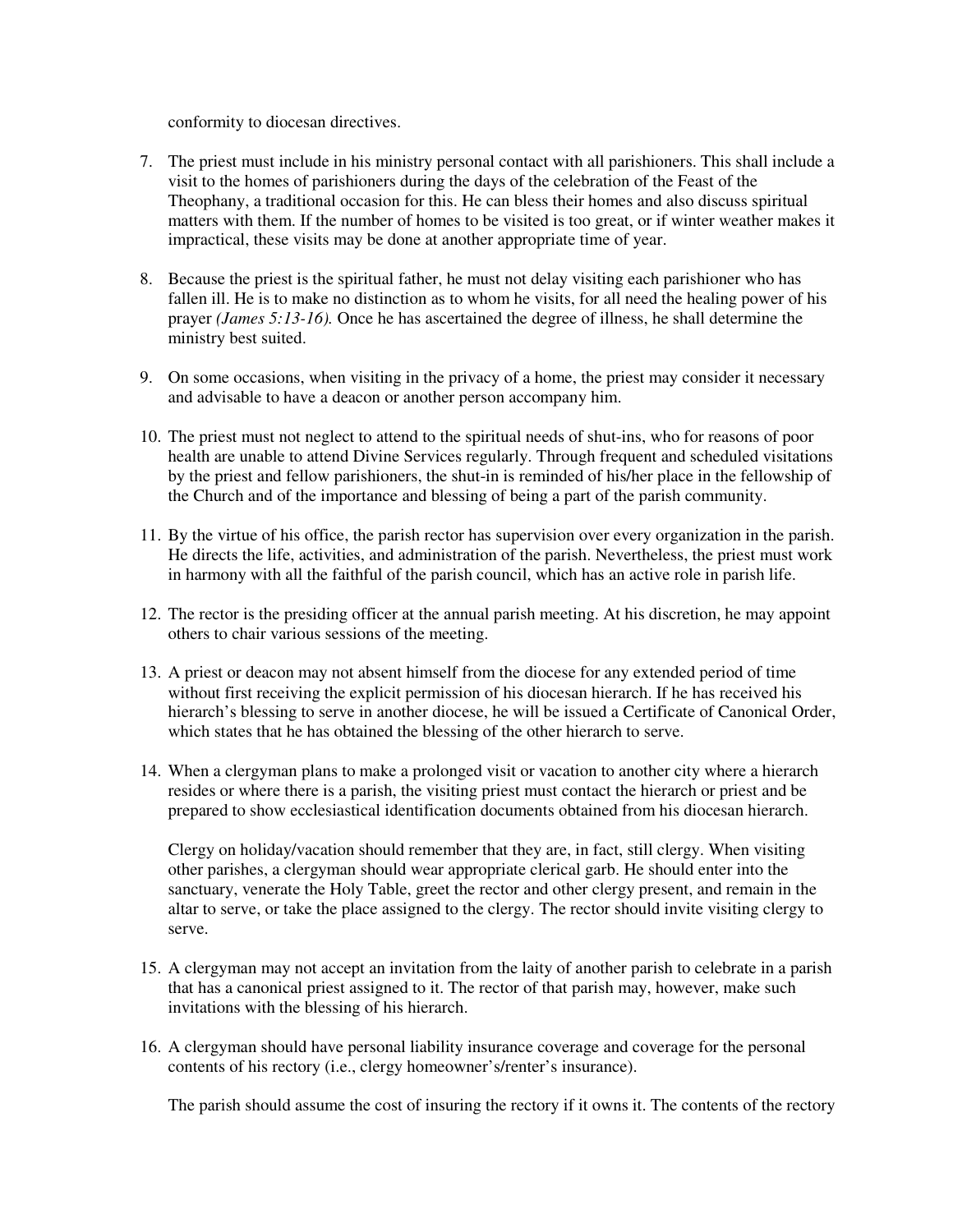which are personal to the priest should be insured, with coverage cost assumed by the priest. Likewise, the parish must cover insurance costs for the contents belonging to the parish.

- 17. A clergyman may not claim a personal right of ownership to any property of the parish he is serving unless it has been specified by mutual written agreement with the official parish representatives. To clarify this matter, it is appropriate for an inventory of parish items to be made each time there is a transfer of clergy.
- 18. A clergyman may not enter into any contractual agreement or otherwise engage in a business enterprise which, by nature, may cause scandal or jeopardize the assets of the parish to which he has been assigned, or which might subject the parish to any claim, lawsuit, or other liability arising from such activity.
- 19. A clergyman may not seek secular employment in addition to his parochial responsibilities without the previous blessing of the diocesan hierarch and the knowledge of the parish.
- 20. Before a clergyman may begin to seek an assignment in a diocese other than the one in which he is presently serving, he must first receive the blessing of his hierarch.

# **The Laity**

- 1. No one may schedule any liturgical service without the approval of the rector of the parish. This also applies to meetings affecting the life of the parish.
- 2. No one may invite any clergy to participate in a liturgical service without the approval of the rector.

(See Guidelines for the Ordination, Appointment and Transfer of Clergy, *Holy Synod of the Orthodox Church in America, October 21, 1993;* System of Awards for the Clergy and Bishops of the Orthodox Church in America, *Holy Synod of the Orthodox Church in America, Spring 1994;* On Preaching, *Encyclical, page 5.*)

# **A Selection of Clergy Disciplines According to the Canons of the Church**

- 1. The clergy are strictly to observe the teachings of The Church, regarding Christ, the Sacred Scriptures and Holy Traditions *(Ephesus, c. 6, 7; Trullo, c. 1; Carthage, c. 2).*
- 2. The clergy are under the complete authority of the diocesan hierarch, without whose blessing they cannot function and to whom they must show proper respect *(Laodicea, c. 57; Holy Apostles, c.31, 39, 55; Carthage, c. 10).*
- 3. The clergy are to show respect and concern for other members of the clergy *(Holy Apostles, c. 56, 59).*
- 4. The duty of the priest is to instruct the faithful in the way of godliness *(Holy Apostles, c. 58).*
- 5. Clergy are to be examples to the flock through prayer and fasting as prescribed by the Church *(Carthage, c. 41; Holy Apostles, c. 69).*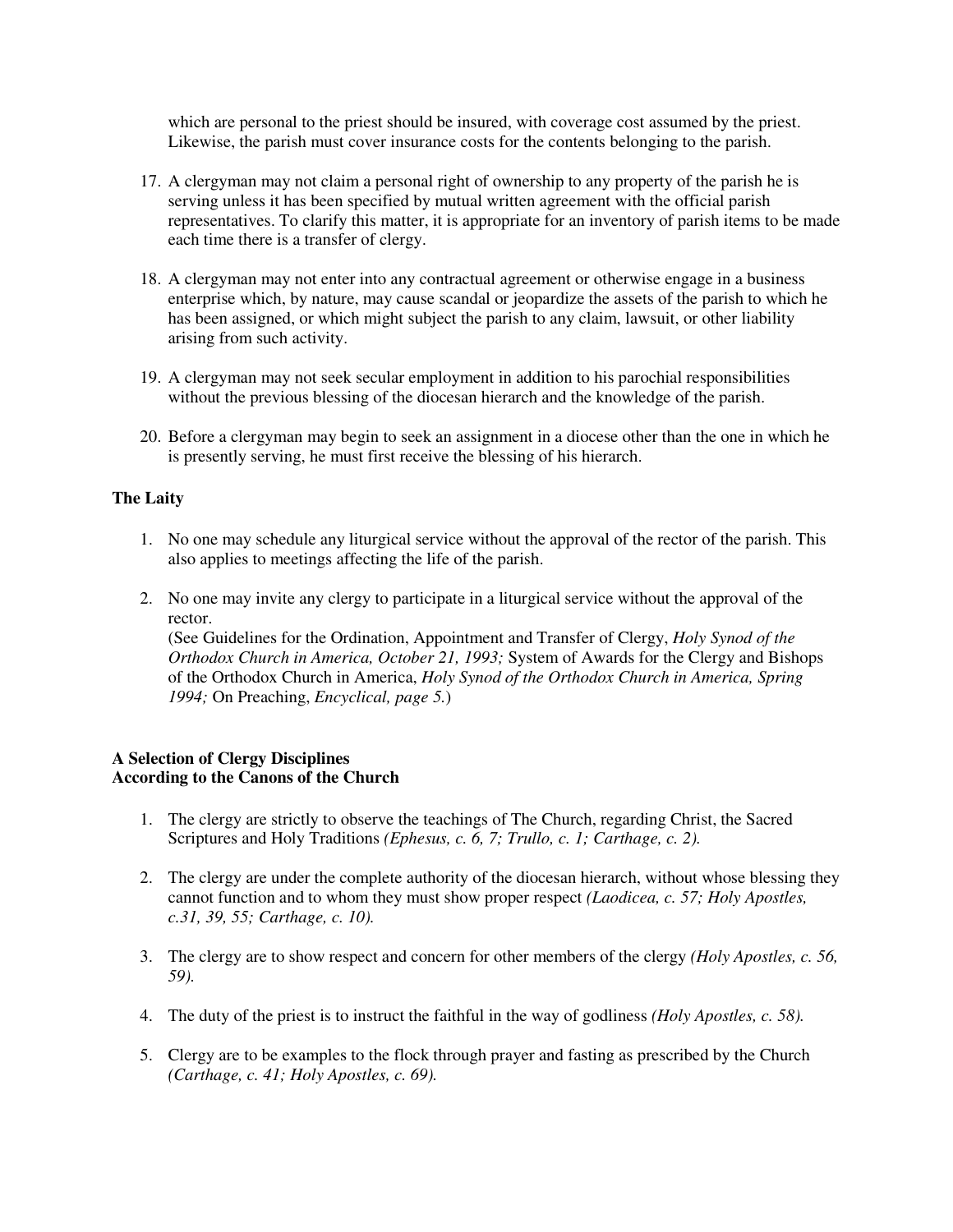- 6. Clergy should not abstain from the Eucharist *(Trullo, c. 80; Holy Apostles, c. 8).*
- 7. Clergy should always be diligent and sensitive in encouraging pious repentance and receptive to a sincere confession *(Holy Apostles, c. 52; Trullo, c. 102).*
- 8. Clergy must not run for political office *(Carthage, c. 16; Holy Apostles, c. 81, 83; Chalcedon, c. 7).*
- 9. Clergy may not accept secular appointments or engage in business without the permission of the diocesan hierarch *(Holy Apostles, c. 39; Chalcedon, c. 3).*
- 10. Clergy have the right to a hearing before a Church Court *(Chalcedon, c. 9; The Statutes of the Orthodox Church in America, Article XI).*

# **Some Considerations on Authority, Responsibility, and Accountability in the Church**

# **The Episcopacy**

- 1. The hierarch determines the assignment of the clergy in his own diocese.
- 2. The hierarch's official representative in a parish of his diocese is the assigned priest or rector.
- 3. The hierarch has direct supervision over all matters in his diocese involving canon law and the spiritual function, rights and duties of the clergy.
- 4. The hierarch alone may judge the merits of the transfer of clergy from one assignment in his diocese to another. A clergyman who would like to transfer from the parish top which he has been assigned must submit a written petition to his hierarch.
- 5. The hierarch alone has the right to invite another hierarch to serve in one of his own parishes. Should a parish wish to have the presence of another hierarch for a particular occasion, that request must be made in writing to its own hierarch.

# **Priests and Deacons**

- 1. Ministry is identified by Our Lord in terms of being sent to serve. He gives Himself as an example and model for the service to be performed: "I am among you as one who serves" *(Luke 22:27; John 13:13).* Greatness in ministry is proportionate to greatness in service as we see when the Lord washes the feet of His disciples *(Matt. 20:25 f.; Mark 10:42 f.).* Thus the ministry is not to be mistakenly identified with holding a particular ecclesiastical office, but with having been sent to serve the Church, the Body of Christ, in a specific community.
- 2. The priest is the spiritual father of his parish, and every parishioner ought to respect him a such. The priest is addressed with the title of Father. This can remind him that he is to treat his parishioners, his parochial family, as a father treats his children, i.e., with love, kindness, patience, and understanding. Being edified by his example, the parishioners will respect him as their spiritual father and as their true guide along the path of salvation.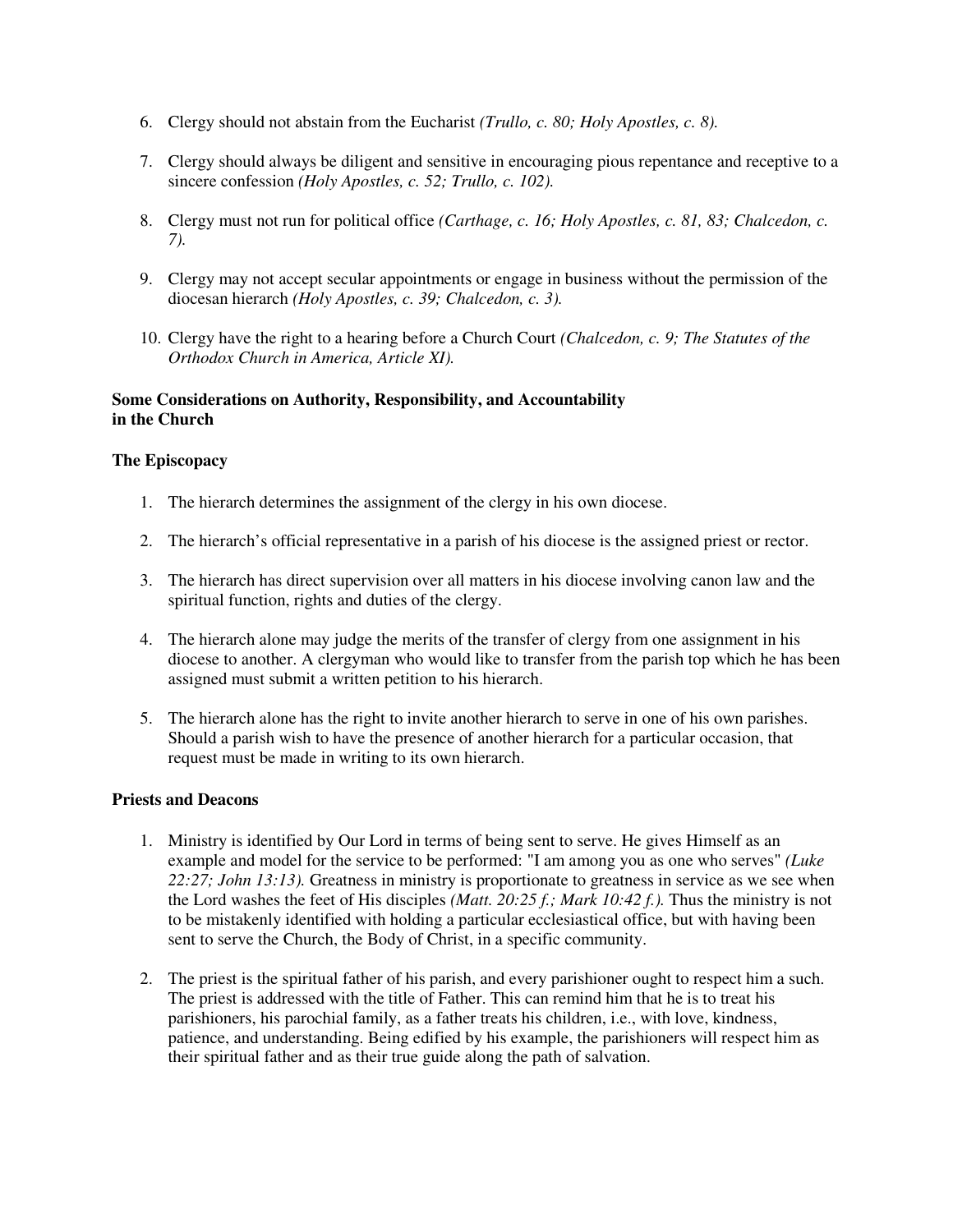- 3. The priest must be diligent in preparing homilies for his flock, giving this priority over administrative duties. The homily at the Divine Liturgy should take place immediately after the reading of the Holy Gospel. (See: On Preaching, *Encyclical Letter, Holy Synod of the Orthodox Church in America, 1989.*)
- 4. The priest must see to it that the appropriate hymns and responses are sung during Divine Services in accordance with Orthodox Tradition and by persons trained for the exercise of this ministry. The choir director or cantor and the parishioners that make up the choir are directly responsible to the priest, who is the presiding authority in all worship services.
- 5. Often, it is not possible for the parish choir to participate in all liturgical services. The priest should encourage congregational singing under the leadership of a qualified cantor or musician.
- 6. It is a primary responsibility of the parish priest to continue ongoing education of the faithful in matters of dogma, tradition, precepts, and sacred rites of the Church. Her supervises the Church School, gives direction to its instructors, and decides on appropriate resources and texts in conformity to diocesan directives.
- 7. The priest must include in his ministry personal contact with all parishioners. This shall include a visit to the homes of parishioners during the days of the celebration of the Feast of the Theophany, a tradition occasion for this. He can bless their homes and also discuss spiritual matters with them. If the number of homes to be visited is too great, or if winter weather makes it impractical, these visits may be done at another appropriate time of year.
- 8. Because the priest is the spiritual father, he must not delay visiting each parishioner who has fallen ill. He is to make no distinction as to whom he visits, for all need the healing power of his prayer *(James 5:13-16).* Once he has ascertained the degree of illness, he shall determine the ministry best suited.
- 9. On some occasions, when visiting in the privacy of a home, the priest may consider it necessary and advisable to have a deacon or another person accompany him.
- 10. The priest must not neglect to attend to the spiritual needs of shut-ins, who for reasons of poor health are unable to attend Divine Services regularly. Through infrequent and scheduled visitations by the priest and fellow parishioners, the shut-in is reminded of his/her place in the fellowship of the Church and of the importance and blessing of being a part of the parish community.
- 11. By the virtue of his office, the parish rector has supervision over every organization in the parish. He directs the life, activities, and administration of the parish. Nevertheless, the priest must work in harmony with all the faithful of the parish council, which has an active role in parish life.
- 12. The rector is the presiding officer at the annual parish meeting. At his discretion, he may appoint others to chair various sessions of the meeting.
- 13. A priest or deacon may not absent himself from the diocese for any extended period of time without first receiving the explicit permission of his diocesan hierarch. If he has received his hierarch's blessing to serve in another diocese, he will be issued a Certificate of Canonical Order, which states that he has obtained the blessing of the other hierarch to serve.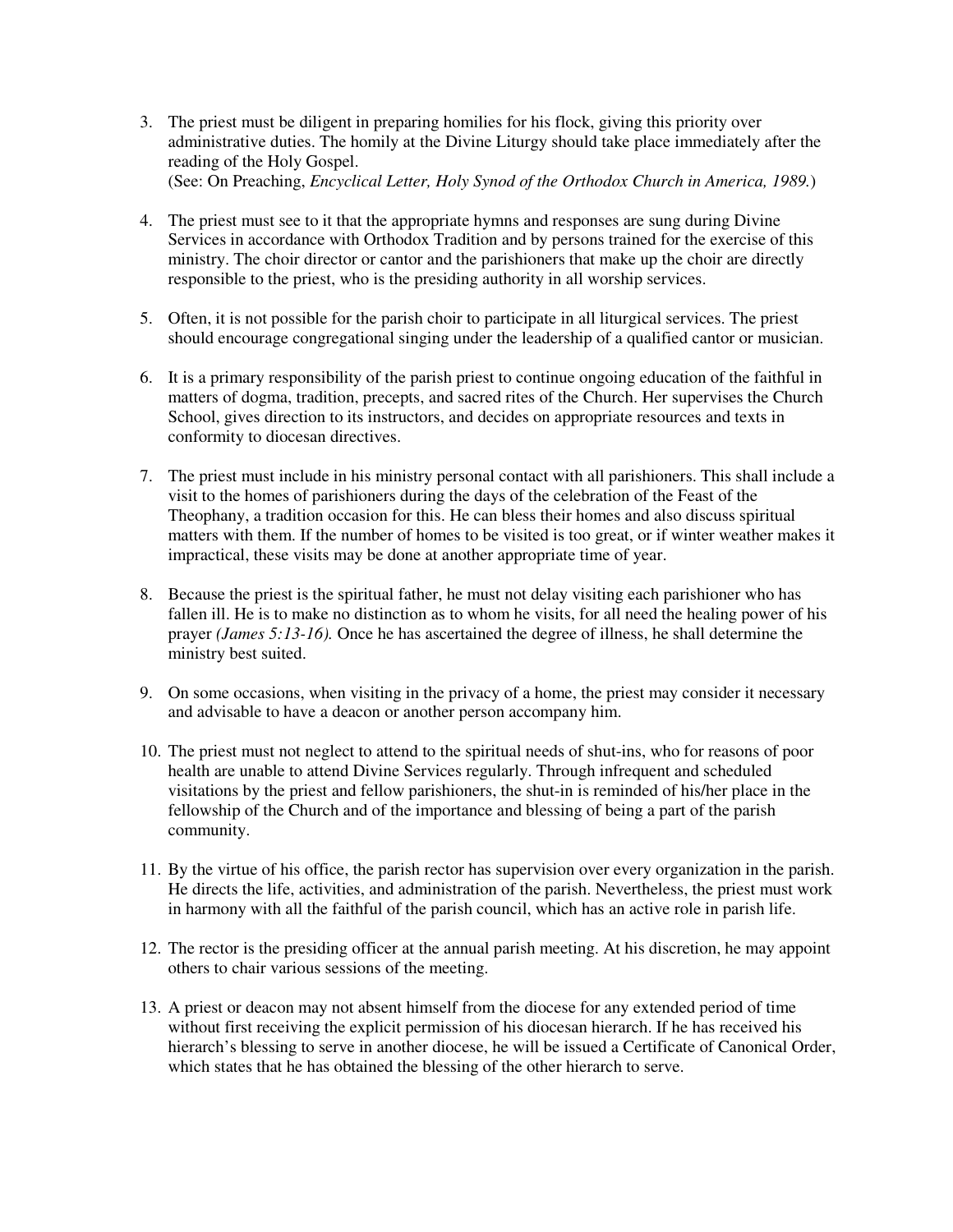- 14. When a clergyman plans to make a prolonged visit or vacation to another city where a hierarch resides or where there is a parish, the visiting priest must contact the hierarch or priest and be prepared to show ecclesiastical identification documents obtained from his diocesan hierarch. Clergy on holiday/vacation should remember that they are, in fact, still clergy. When visiting other parishes, a clergyman should wear appropriate clerical garb. He should enter into the sanctuary, venerate the Holy Table, greet the rector and other clergy present, and remain in the altar to serve, or take the place assigned to the clergy. The rector should invite visiting clergy to serve.
- 15. A clergyman may not accept an invitation from the laity of another parish to celebrate in a parish that has a canonical priest assigned to it. The rector of that parish may, however, make such invitations with the blessing of his hierarch.
- 16. A clergyman should have personal liability insurance coverage and coverage for the personal contents of his rectory (i.e., clergy homeowner's/renter's insurance). The parish should assume the cost of insuring the rectory if it owns t. The contents of the rectory which are personal to the priest should be insured, with coverage cost assumed by the priest. Likewise, the parish must cover insurance costs for the contents belonging to the parish.
- 17. A clergyman may not claim a personal right of ownership to any property of the parish he is serving unless it has been specified by mutual written agreement with the official parish representatives. To clarify this matter, it is appropriate for an inventory of parish items to be made each time there is a transfer of clergy.
- 18. A clergyman may not enter into any contractual agreement or otherwise engage in a business enterprise which, by nature, may cause scandal or jeopardize the assets of the parish to which he has been assigned, or which might subject the parish to any claim, lawsuit, or other liability arising from such activity.
- 19. A clergyman may not seek secular employment in addition to his parochial responsibilities without the previous blessing of the diocesan hierarch and the knowledge of the parish.
- 20. Before a clergyman may begin to seek an assignment in a diocese other than the one in which he is presently serving, he must first receive the blessing of his hierarch.

# **The Laity**

- 1. No one may schedule any liturgical service without the approval of the rector of the parish. This also applies to meetings affecting the life of the parish.
- 2. No one may invite any clergy to participate in a liturgical service without the approval of the rector.

(See Guidelines for the Ordination, Appointment and Transfer of Clergy, *Holy Synod of the Orthodox Church in America, October 21, 1993;* System of Awards for the Clergy and Bishops of the Orthodox Church in America, *Holy Synod of the Orthodox Church in America, Spring 1994;* On Preaching, *Encyclical, page 5.*)

#### **The Divine Services**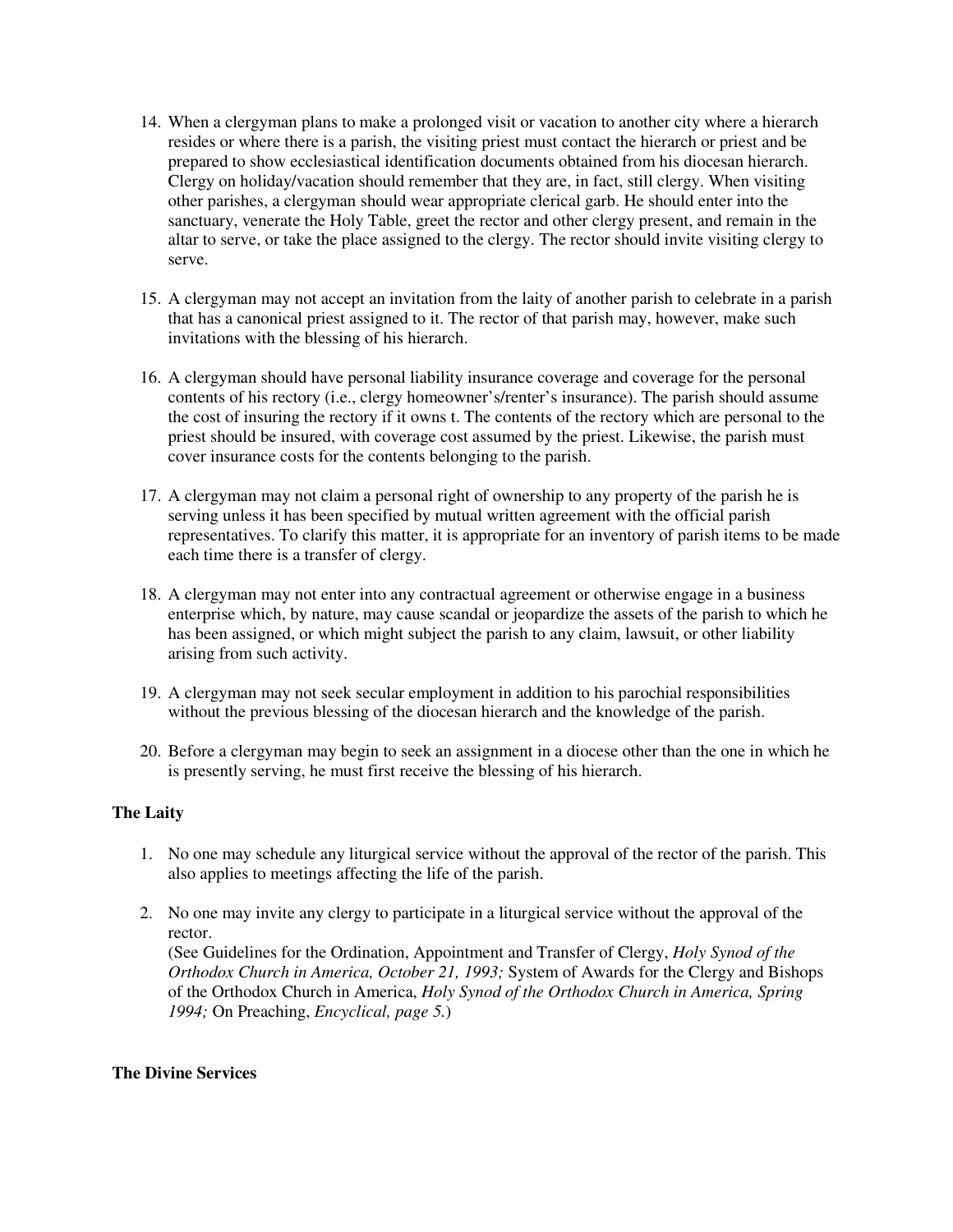- 1. Only a canonically ordained clergyman can perform holy services. He must not be under suspension or excommunication by his hierarch or by his own sins. He must be properly prepared, spiritually and physically, for divine worship.
- 2. At Divine Liturgy the clergyman, like each Christian person, must be at peace with all people. Though others may not be at peace with him, he must harbor no anger, resentment, or ill will against anyone.
- 3. As part of the necessary preparation demanded of the clergy in order to celebrate the Divine Liturgy, he must fast from the previous evening, celebrate (or read) Vigil (or, at least, Vespers), the canons and prayers before Holy Communion, and be clean in body and conscious.
- 4. If a clergyman develops any health problem that may be an impediment to the celebration of the holy services or to his daily ministry, he must make this known to his hierarch without delay and follow his advice. The hierarch shall make every attempt to consult with medical experts about the matter before he makes a decision.
- 5. In addition to the Vigil, or Vespers and Matins, and the Divine Liturgy celebrated on Sundays and on the prescribed Great Feasts, the priest must strive to enhance the daily liturgical life of his parish by celebrating these services and other devotional services at appropriate times.
- 6. In all holy services, the clergy are to follow the order and ruberics prescribed by the service books approved for use in the Church, giving priority to those of the Orthodox Church in America. Any departure from the usual order or ruberics must meet with the specific approval of the diocesan hierarch.
- 7. Before beginning the Proskomedia, the serving clergy must read in full the Entrance Prayers (*kairon*) and, as they dress themselves, must pray the Vesting Prayers.
- 8. The Divine Liturgy is normally celebrated in a consecrated temple. The holy gifts are brought in procession and placed on a consecrated antimension that remains on the Holy Table. The priest is responsible for the good maintenance of liturgical vestments and sacred vessels. He may assign to the deacon duties appropriate to his rank.
- 9. In the case of a specific necessity, the Divine Liturgy may be celebrated outdoors or in a suitable place other than a consecrated temple. This may occur only with the blessing of the diocesan hierarch. Before the celebration of the Divine Liturgy, the site must be blessed with holy water. In such an instance, the priest celebrates on the antimension that is placed on an appropriate table that should be set aside for this purpose.
- 10. Only an antimension authorized or signed by a ruling diocesan hierarch can be used on the Holy Table. Antimensia are not to be washed or burned. If the antimension needs replacing, the diocesan hierarch must be contacted.
- 11. Prosphora for the Divine Liturgy is prepared from pure wheat flour, water, salt, and yeast, using no other ingredients. It is carefully prepared, usually with appropriate scriptural readings and personal prayer by a person designated for preparing it. The bread must be well baked.
- 12. The wine should be sweet, made from red grapes, without additives or fortifications.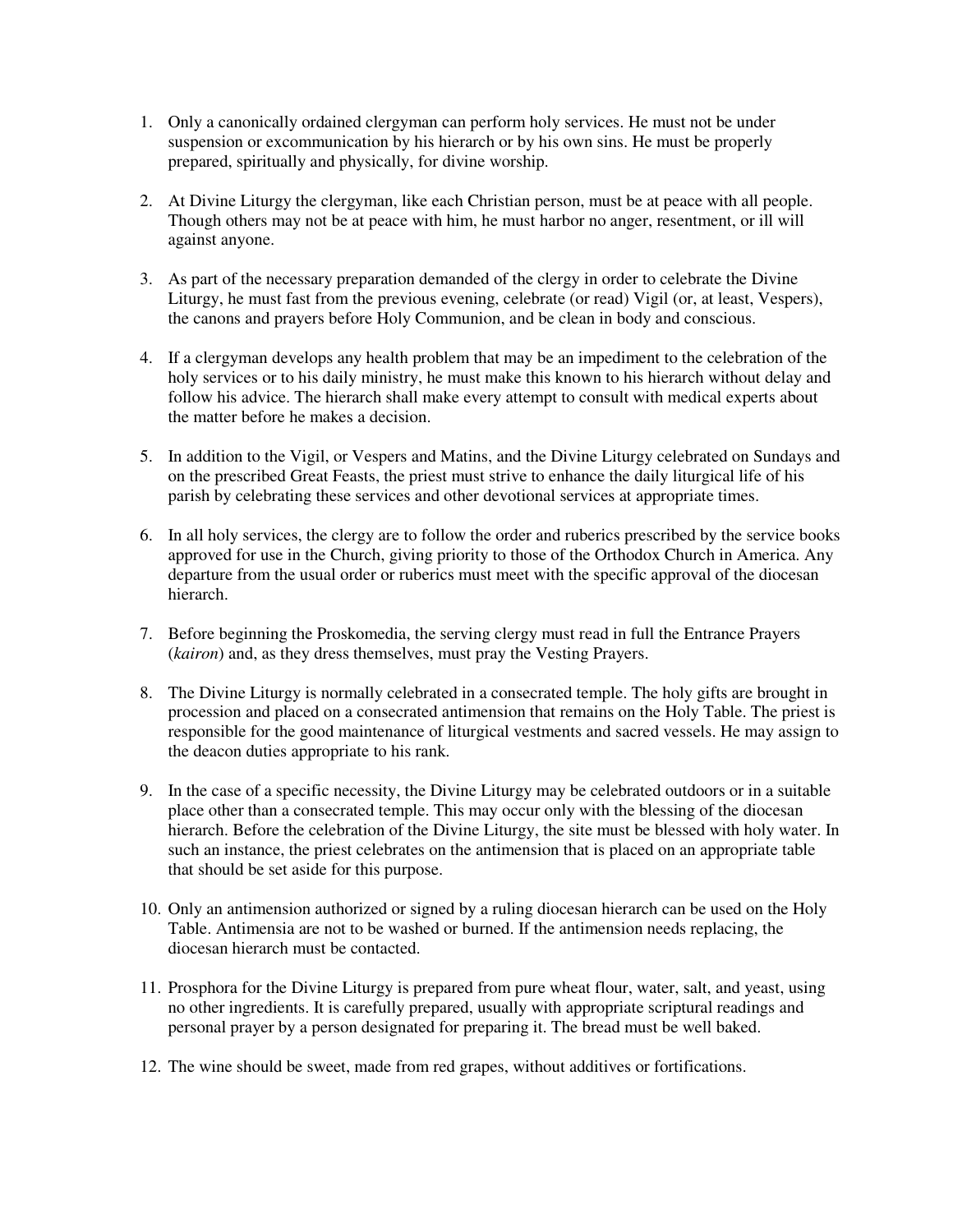- 13. The Holy Table and Table of Oblation are to be covered with clean cloths. It is the responsibility of the priest to see that the sanctuary (altar) and all of its appointments are clean and well maintained at all times.
- 14. Only the tabernacle and the articles necessary for the celebration of the Divine Liturgy should be on the Holy Table. These include the Book of Gospels, the antimension, and hand cross(es). There is a general practice to decorate the sanctuary with flowers, both cut flowers and potted plants. Neither should be placed on the Holy Table itself, but may be placed on a stand behind the Altar Table.

We are warned by St. Basil the Great to take great care that insects and other foreign objects do not fall into the holy vessels and onto the gifts. The presence of plants and flowers in the sanctuary increases this possibility. The appropriate place for flowers is around the icons placed for veneration or adorning the narthex of the temple. The use of artificial flowers inside the altar and in the temple should be discouraged.

- 15. No one is permitted to enter the sanctuary unnecessarily. A person having a specific purpose in the sanctuary may enter only with the blessing of the priest.
- 16. No layman, including altar servers, and all the laity, including elected parish officials, is permitted to touch anything on the Holy Table or on the Table of Oblation. Money should not be brought into the sanctuary.
- 17. A priest is to celebrate the Divine Liturgy each Sunday and feast day as prescribed. A priest is not permitted to celebrate the Divine Liturgy twice in the same day, nor may he permit the celebration of two Divine Liturgies on the same Holy Table or antimension in the course of one day in any temple.
- 18. If, during the course of the Divine Liturgy, particles placed on the discos have fallen onto the antimension or its eiliton, the serving clergy are responsible to gather them and place them into the chalice. The communion cloths must be clean. If they are no longer serviceable, they should be burned in an appropriate place and the ashes disposed of in a fitting manner.
- 19. Liturgical commemoration of hierarchs:
- a. It is the custom of the Orthodox Church in America, following the contemporary usage of the Russian Church, that, at the usual commemorations during the divine services, the name of the metropolitan is elevated before the name of the diocesan hierarch.
- b. Only if another hierarch is present at the service is his name elevated, but the name of the local hierarch is mentioned first. If the visiting hierarch is celebrating, he will elevate the name of the local hierarch, and then the serving clergy will elevate the name of the visiting hierarch.

# **The Mystery of Baptism**

*Baptism and Chrismation must be understood and experienced as corporate acts of worship and praise. The must be communal actions of the Church as the mystical Body and Bride of Christ, common liturgical actions of the whole people of God, witnessed, celebrated and accomplished by all, together in one place, at one time.* See: On the Spiritual Life in the Church, Encyclical Letter, *Holy Synod of the Orthodox Church in America, 1988.*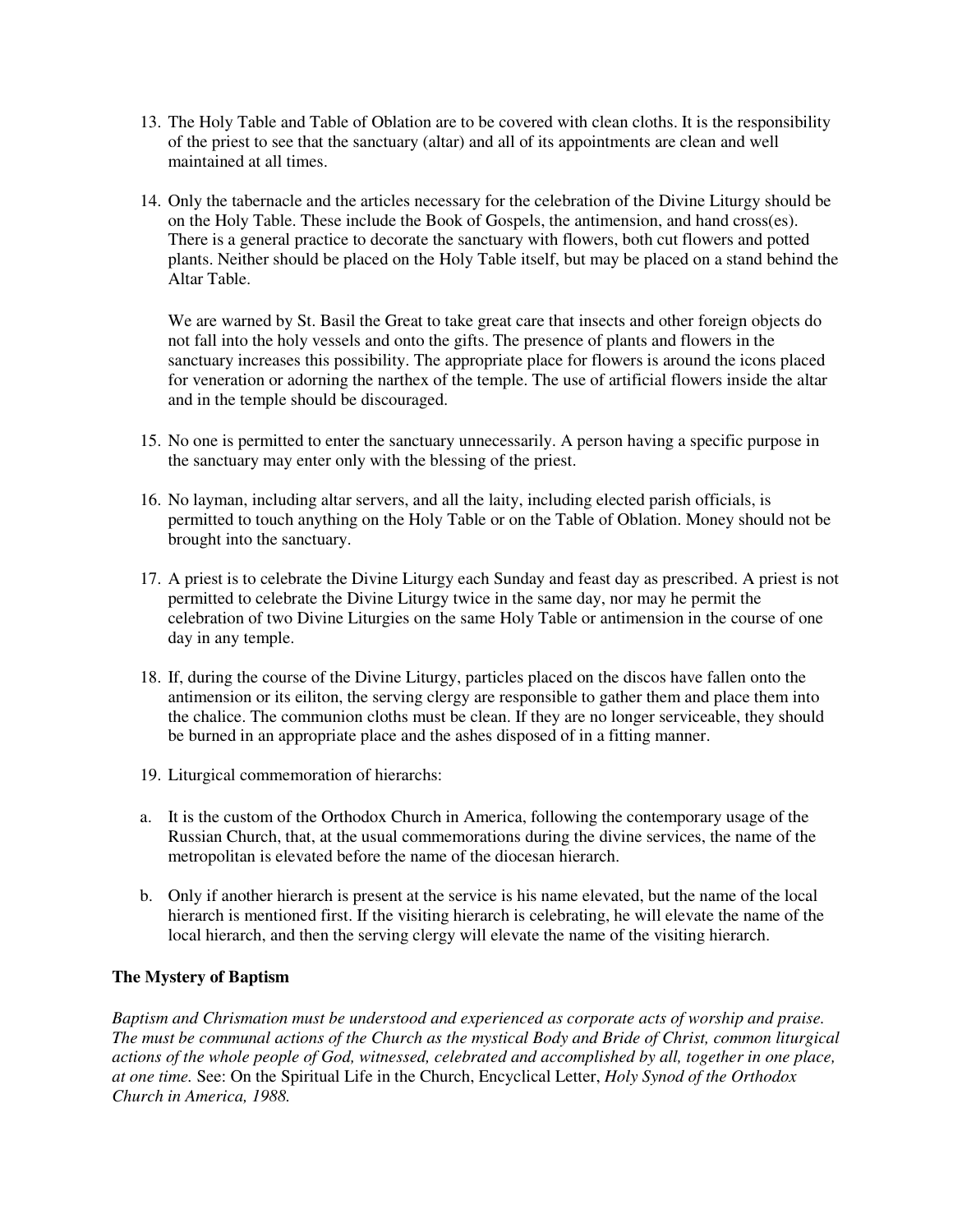- 1. Baptism is normally performed in the temple. In the case of an adult baptism, the rite may take place outdoors at a suitable aquatic site. Preferably, each deanery should have at least one large baptismal font designed for the immersion of adult catechumens.
- 2. The candidate for baptism should bear the name of a recognized Orthodox saint. This matter should be discussed with the prospective parents long before the birth of the child. An adult convert to the Church should also bear the name of an Orthodox saint, especially if the name given at birth is unusual to the Orthodox tradition.
- 3. The Mystery of Holy Baptism is administered in full accordance with the Office of the Service. No exorcism or prayer is to be shortened or omitted. Baptism is properly performed by triple immersion; therefore, mere pouring is not normally permitted. It is necessary to have a font large enough for full immersion.
- 4. The final step in Christian Initiation is the partaking of the Holy Eucharistic Mysteries. In the instance of Baptism or Chrismation, it is desirable that the newly illumined receive Communion as soon as possible from the chalice, during the Divine Liturgy, and not from the reserved sacrament.
- 5. The sponsor of a candidate for Holy Baptism is a guarantor to the Church that the person will be reared and/or educated in the Orthodox faith; he/she must be a practicing member of the Orthodox Church. A person can guarantee only that which he/she possesses and practices; therefore, a non-Orthodox is unable to guarantee sponsorship because he/she has neither the faith nor the practice. The sponsor should be of the same gender as the candidate.
- 6. A worthy sponsor is already leading a full sacramental life, confessing sins through the Mystery of Penance and receiving Holy Communion. The priest is to instruct the parents and the sponsors of their respective obligations to the catechumen, and to exhort them to live a full sacramental life. The sponsor, as well as the parents, should be prepared to receive the Eucharist at the time together with the newly baptized person.
- 7. A person who has excommunicated himself/herself, or has been suspended from reception of the mysteries by a hierarch, for whatever reason, is ineligible to be a sponsor.
- 8. The child's parents or an adult catechumen may request that a non-Orthodox person witness the mystery. That person may be present and considered an honorary witness if there is no negative or scandalous deterrent. This person, however, is not the sponsor of the candidate or the Godparent.
- 9. The priest must enter the required data in the parish metrical book after carefully ascertaining all necessary information that includes checking all facts and spelling for accuracy and completeness.

# **The Mystery of Chrismation**

- 1. Chrismation is to take place immediately after the Mystery of Baptism according to the prescribed ritual.
- 2. The priest must ensure that the vessel containing the Holy Chrism is properly identified and stored in an appropriate place, usually in the tabernacle.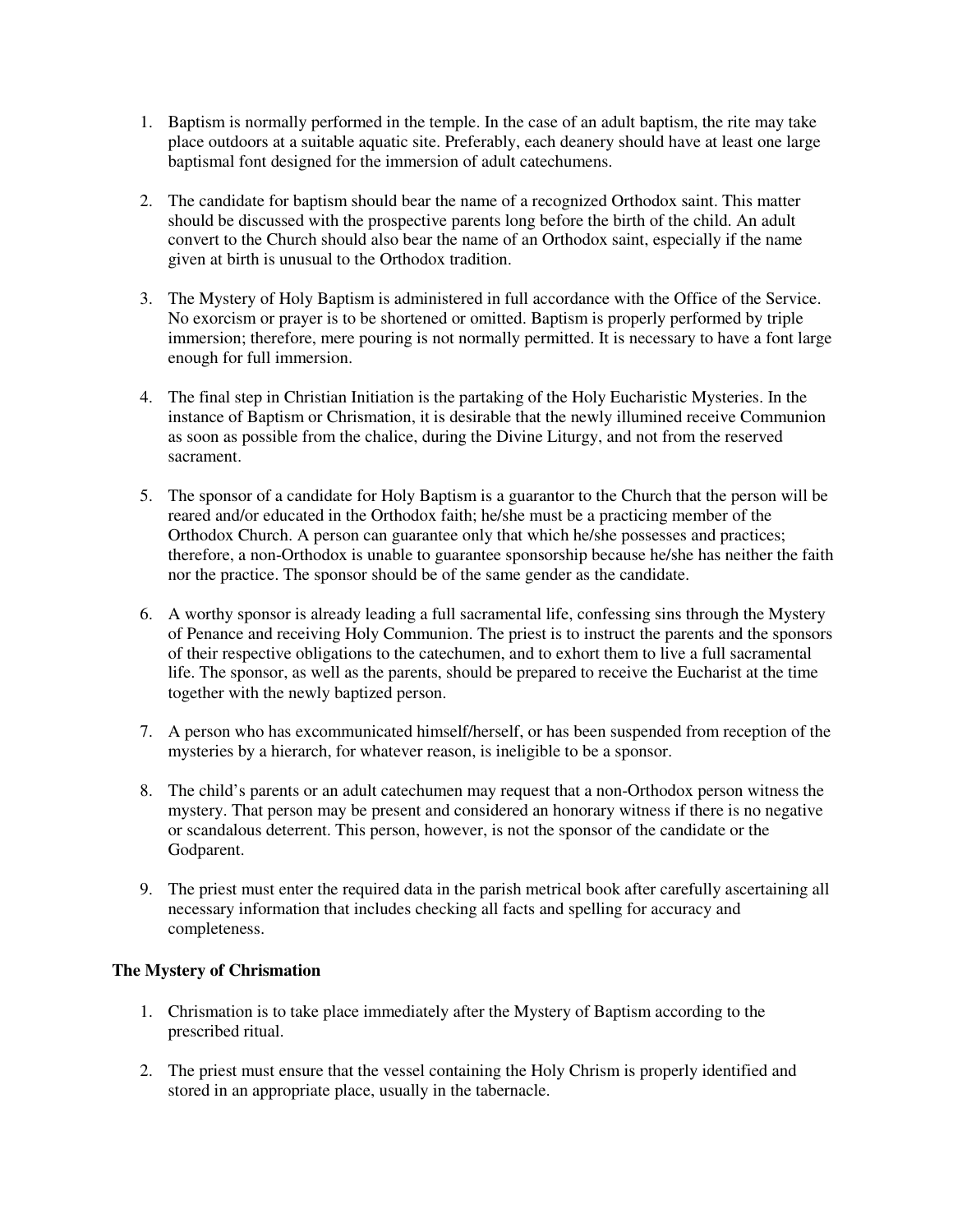# **The Reception of Converts**

- 1. After the established catechetical instruction as been administered, non-Chalcedonians are to be received through Holy Confession, Penance, Confession of the Orthodox faith, and the reception of the Holy Eucharist. These include Monophysites (Armenians, Copts, Ethiopians, and Syro-Jacobites), and Nestorians.
- 2. Catechumens who previously have been baptized in the name of the Holy Trinity in a manner recognized as authenticate by the Church, after having completed the established catechetical instruction and making a personal affirmation of the Orthodox faith, are received through the Mysteries of Penance, Chrismation, and Holy Eucharist according to the prescribed ritual. This group includes Roman Catholics and some Protestants.
- 3. Catechumens from non-Christian religions who do not believe in the Holy Trinity, or from those that do not baptize with water in the name of the Father, Son, and Holy Spirit, are to be received into the Church through the Mysteries of Baptism, Chrismation, and Holy Eucharist. This is preceded by an adequate period of catechetical instruction as determined by the local hierarch. This group includes Baptists, Buddhists, Jews, etc.
- 4. Catechumens from all non-Trinitarian groups and cults, including Christian Scientists, Jehovah's Witnesses, Mormons, Quakers, Unitarians, and adherents of Bah'ai, Unification, and Unity, must be baptized.
- 5. In any case of doubt as to the rite of the reception to follow, or doubt about a prior baptism, the hierarch must be consulted. In instances of reasonable doubt about a prior baptism, after approval is given by the hierarch, the Office of Holy Baptism is performed conditionally with addendum: *"if not already baptized, the servant of God, (Name), is baptized…" (Holy Apostles, c. 49).*
- 6. After having performed the prescribed rites of reception, the priest must enter the required information in the parish metrical book.

# **The Mystery of Penance**

*Confession, the mystery of reconcilliation with the Church, must be regular and frequent. It must be an abiding element in the lives oif the faithful, deformalized and revitalized as the most common and normal actions of a people continually united and reunited with each other and with God.* See: On Spiritual Life in the Church, *Encyclical.*

- 1. The priest, as spiritual father and confessor of the flock entrusted to his care, must determine the frequency with which the spiritual child confesses his/her sins.
- 2. For those who seldom receive Holy Communion, the priest must keep in all its strictness the obligation for confession before communion. However, if someone wants to confess more often than he/she communes, the Spiritual Father should be prepared to hear that person's confession at all times.
- 3. For reception of Holy Communion more than once a month, Confession must be on a regular basis, and heard not less than once a month.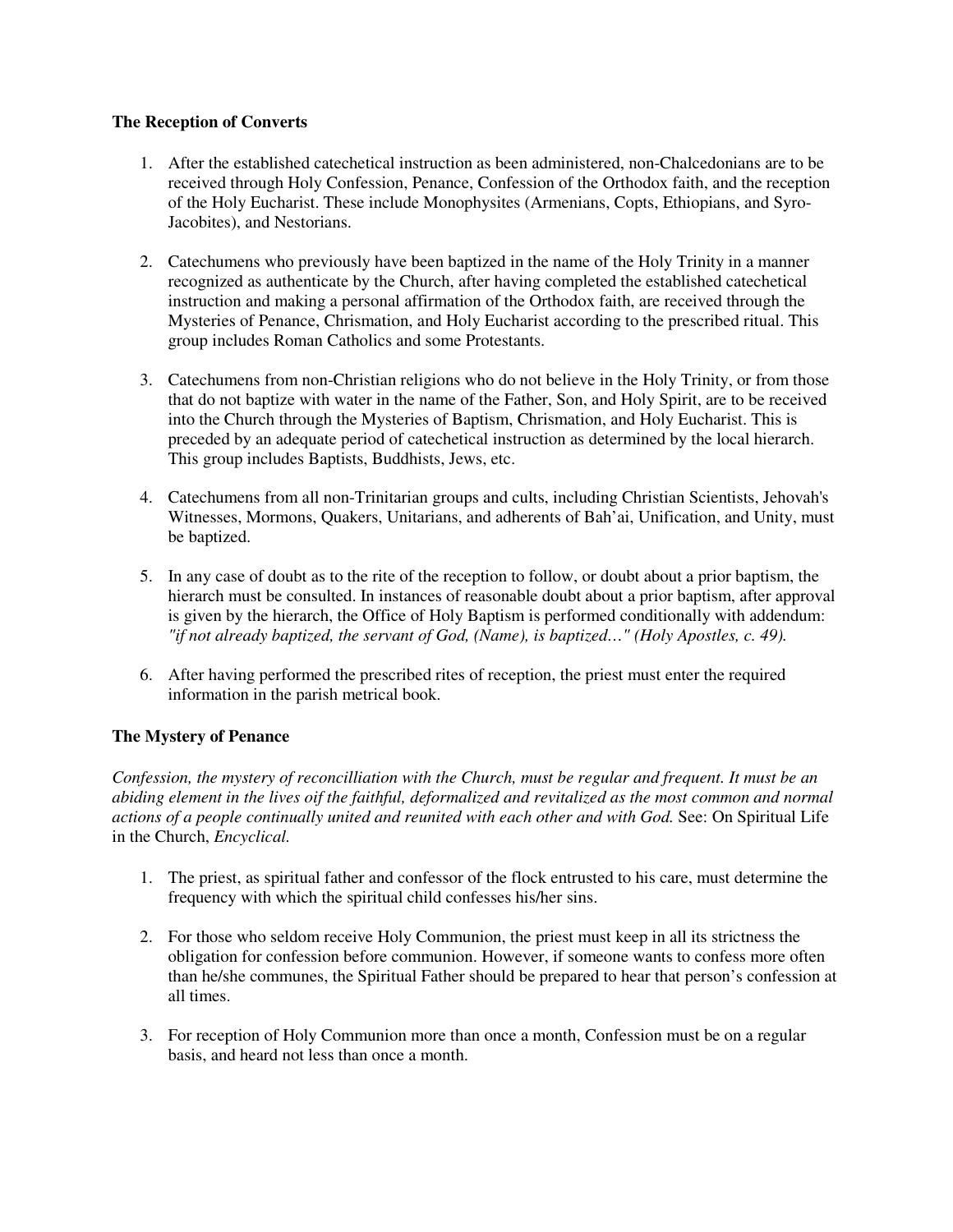- 4. If General Confession is practiced, then the Order of Prayers before Confession must be read. The General Service of Prayers Before Confession is not meant to replace or be a substitute for personal confession.
- 5. The clergy are reminded that they must also avail themselves of the Mystery of Penance regularly and faithfully. The priest who does not have a Spiritual Father upon beginning his priestly ministry must seek one. If he cannot find one, then he must turn to his hierarch to appoint one for him. In some instances, there is a senior priest who has been appointed by the hierarch as diocesan confessor to whom the priest can turn.
- 6. The secrecy of the Mystery of Penance is considered an unquestionable rule in the entire Orthodox Church. Theologically, the need to maintain the secrecy of confession comes from the fact that the priest is only a witness before God. One could not expect a sincere and complete confession if the penitent has doubts regarding the practice of confidentiality. Betrayal of the secrecy of confession will lead to canonical punishment of the priest.

St. Nicodemus the Hagiorite exhorts the Spiritual Father to keep confessions confidential, even under strong constraining influence. The author of the *Pedalion* (the *Rudder*), states that a priest who betrays the secrecy of confession is to be deposed. The Metropolitan of Kos, Emanuel, mentions in his handbook (*Exomologeteke*) for confessors that the secrecy of confession is a principle without exception.

7. The testimonial given by the Spiritual Father before an ordination does not constitute an exception. If the confessor discovers an impediment to ordination, he is not obligated to deliver the testimonial, and does not need to provide any reason for justifying his refusal. See Confidentiality of Confession, *Holy Synod of the Orthodox Church in America, 1988.* See: Confession and Communion, *Report to the Holy Synod of the Orthodox Church in America by Protopresbyter Alexander Schmemann, 1972.*

# **The Mystery of Marriage**

*The Church's vision of marriage is as an icon of the Trinitarian life of God Himself. In such a union, human love and desire for companionship become a love pervaded and sanctified by Divine Grace. God unites in body and spirit, heart and mind. Love unites in such a way that two lives become one life in perfect harmony. Such love implies a relationship in marriage that is total in character. To live up to its high calling, the Christian family must be firmly established in the faith.* See: On Marriage, *Encyclical Letter, Holy Synod of the Orthodox Church in America, 1976.*

- 1. The priest must make sincere and determined efforts through preaching and teaching to make his parishioners aware that the Mystery of Marriage takes place within the context of the total life of the parish.
- 2. The rector must seek to know who among his parishioners intend to marry and must make himself available for guidance and advice. His responsibilities include instructing the couple on the Orthodox Christian teaching of marriage. This should take place well before wedding plans are made so that the couple may understand and follow the Church's teaching and discipline on the Mystery of Marriage.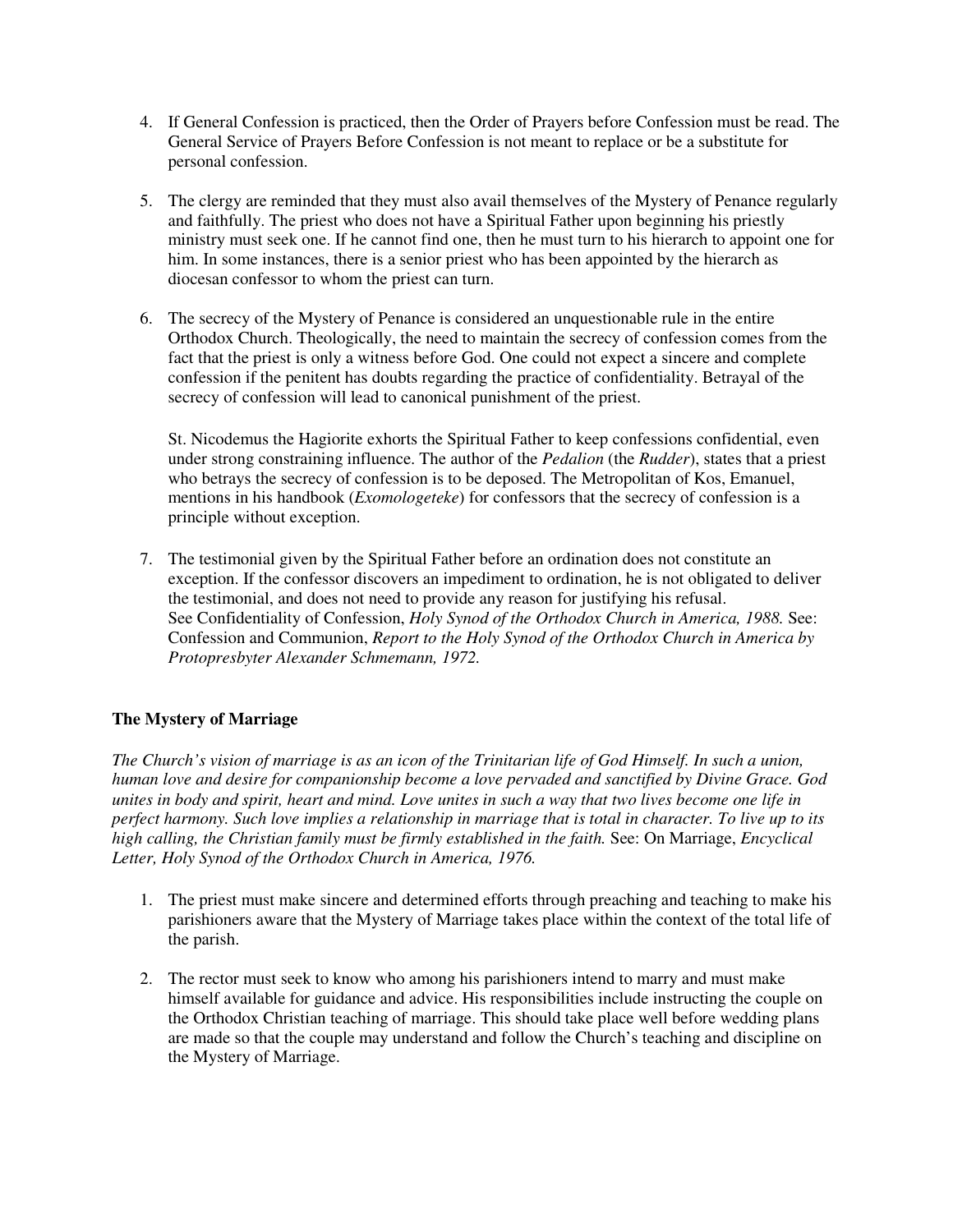3. Counseling and teaching should include the following:

• Procreation of children is not in itself the sole purpose of marriage; nevertheless, marriage presupposes a desire to have children. The couple should pray for God to grant them the blessings of childbirth and wise nurturing of the family.

• *"Let marriage be held in honor, and let the marriage bed be undefiled" (Hebrews 13:4).* Sexual union is one of the blessings of marriage. The priest should remind the couple that they belong to each other. Couples may abstain from sexual union for a season by mutual consent, but should be made aware that refraining entirely from this act may result in unnecessary difficulties in their marriage.

- 4. The priest should make known to his faithful that before setting a date, renting a hall, or considering any activity related to the social aspect of the marriage day, a couple planning marriage must first seek the blessing, guidance, and advice of their parish priest.
- 5. The couple must respect the seasons, times, and days during which marriage may be blessed. The priest must also uphold the teaching of the Church in regard to these things. The most appropriate time for a wedding is Sunday, following the celebration of the Divine Liturgy.
- 6. Marriages are not to be celebrated on:
	- evenings before Wednesdays and Fridays throughout the year,
	- Saturday evenings throughout the year,
	- evenings of the twelve Great Feasts or patronal feast of the parish,
	- during the course of all the fasts,
	- the Great Forty Day Fast, Apostles' Fast, Dormition Fast, and Nativity Fast,
	- from Sunday of Meatfare to the Sunday of Cheesefare,
	- during the course of Bright Week,

• from the Feast of the Nativity of the Lord *(Dec. 25)* through the Feast of the Synaxis of St. John the Baptist *(Jan. 7),*

- on the evening and day of the Beheading of St. John the Baptist *(Aug. 29),* and
- on the evening and day of the Elevation of the Cross *(Sept. 14).*
- 7. Because marriages are normally celebrated on Sunday after the Divine Liturgy, the request to hold the ceremony on a Saturday requires a written petition for consent to the diocesan hierarch by the rector of the church where the marriage is to be performed.

The couple must be exhorted to attend the Divine Liturgy on the following Sunday so that the marriage can be sealed by the reception of the Holy Eucharist.

If permission is given for a Saturday wedding, it shall be celebrated no later than a time of day established by the hierarch so that the priest may serve the Vigil or Vesper service.

- 8. The ritual of the marriage ceremony is to be celebrated in an Orthodox Church building. Halls, gardens, and other places are not appropriate.
- 9. The priest, as a pastor of souls, must also be available to counsel those already married, who are experiencing difficulties in their married status.
- 10. The priest is responsible for entering into the metrical book the required information.

# **A. Mixed Marriages**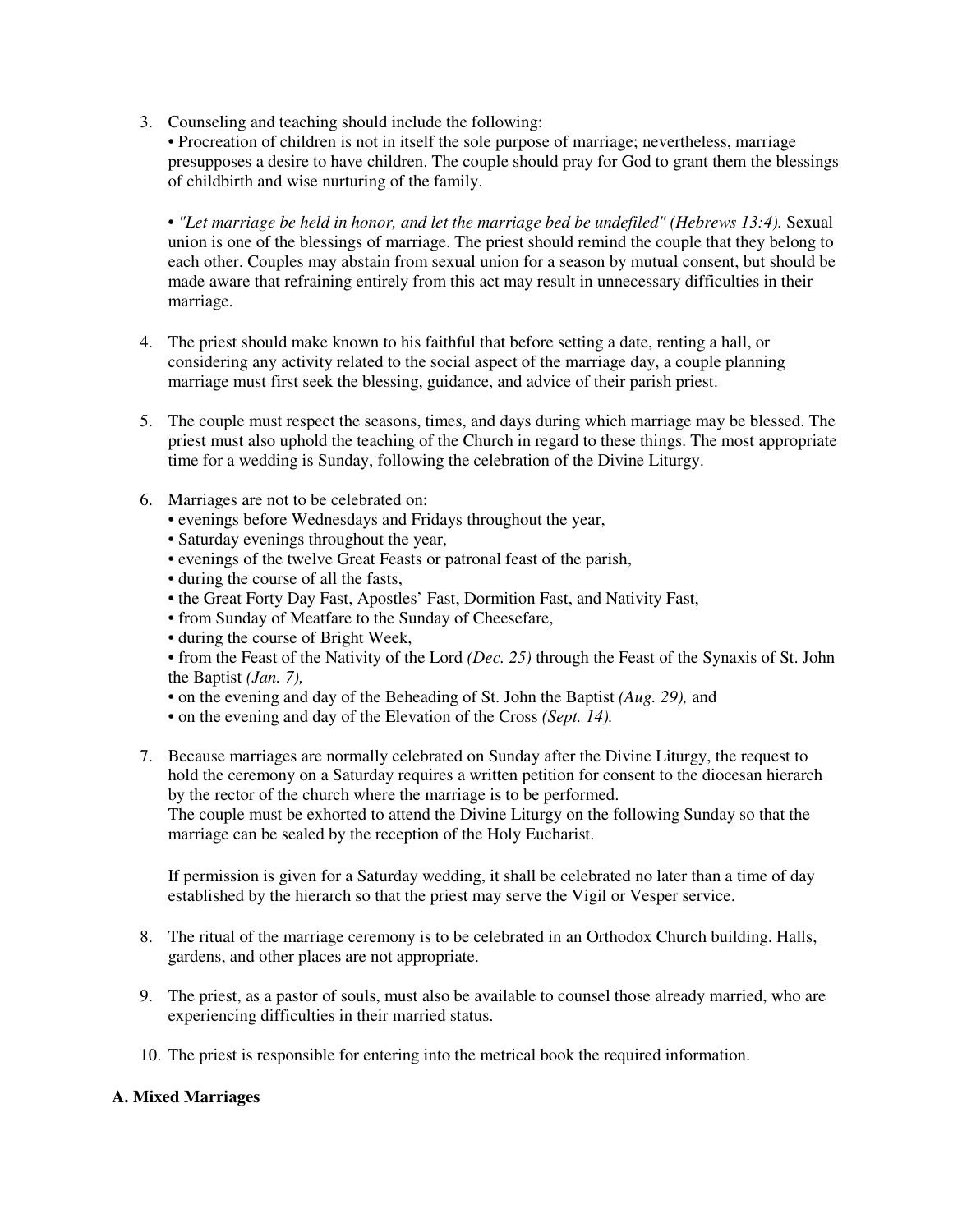*A mixed marriage is a marriage between an Orthodox Christian and a non-Orthodox Christian who is baptized in the name of the Father, the Son, and the Holy Spirit, and who confesses the unique Lordship of Jesus Christ. The Church tolerates this because of her pastoral concern and love for the faithful. Thus, a mixed marriage is not the norm, but is permitted in the hope that the non-Orthodox spouse will seek entrance into the Church.* 

- 1. A petition for a mixed marriage must be submitted to the diocesan hierarch for his blessing.
- 2. In a mixed marriage, the Orthodox partner should not consent to have children of the union baptized outside the Orthodox Church as a pre-marriage agreement.
- 3. Toleration of a mixed marriage does not extend to marriage between an Orthodox Christian and a non-Christian person, such as a Christian Scientist, Jehovah's Witness, Jew, Mormon, Moslem, Unitarian, etc.
- 4. Active participation on non-Orthodox clergy in this service, as in all the mysteries of the Orthodox Church, is not allowed. Conversely, Orthodox clergy may not participate in Non-Orthodox services and rites.

# **B. Second Marriage and Marriage Between Divorced Persons**

- 1. The Orthodox norm for those who marry is one marriage. A second marriage is tolerated under certain conditions. A third marriage is extended under certain precise circumstances.
- 2. The Church does not grant divorces. However, it recognizes that because of human weaknesses and sin marriages sometimes disintegrate and are ended by civil decree (divorce).
- 3. In her mercy and wisdom, the Church may grant permission to remarry through the diocesan hierarch. Petition is made to the hierarch through the parish priest. A clear statement of repentance from the divorced party, whether or not he/she is considered the culpable one in the divorce, and a clear statement that the reason he/she desires to enter a second marriage is that it is considered necessary for his/her salvation is to be addressed to the diocesan hierarch through the parish priest. (See: Synodal Affirmations on Marriage, Family, Sexuality, and Sanctity of Life, *Holy Synod of the Orthodox Church in America, Tenth All-American Council, 1992, page 5.*)
- 4. Under no circumstances can there be a fourth marriage.
- 5. The Order of Service:
	- If one party of the marriage is being married for the first time (even if that person is not Orthodox), the order of the first marriage is used.
	- If both the partners are divorced and/or widowed, the order for the second marriage is used.

# **C. Marriage Outside of the Orthodox Church**

1. Orthodox Christians who marry outside the Orthodox Church thereby exclude their marital life from the life of the Church, exclude themselves from participation in the Holy Eucharist, and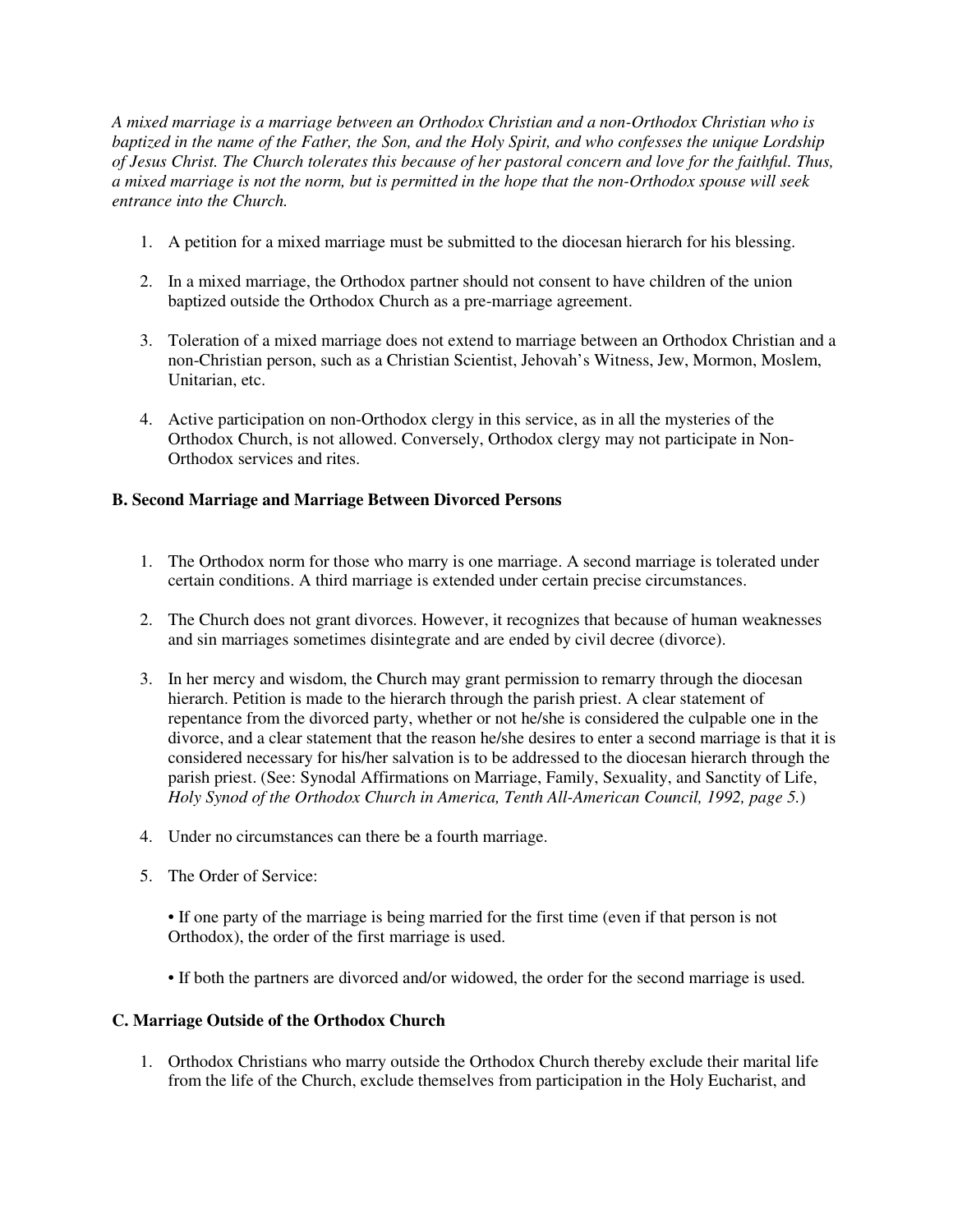therefore exclude themselves from full membership in the Church.

- 2. Such persons, after a period of penance, may be restored to Eucharistic fellowship by recommendation from the priest and on the approval of the hierarch.
- 3. Normally, such an act of restoration includes the confirmation of the marriage through a rite approved by the hierarch.
- 4. Priests are reminded that converts to Holy Orthodoxy are not to be remarried when they embrace the Orthodox faith. See: On Marriage, *Encyclical.*

# **The Mystery of Unction**

*The services of healing through anointing of the sick must be understood and experienced as corporate acts of worship.* See: On Spiritual Life in the Church, *Encyclical, page 5.*

- 1. The Mystery of Holy Unction is administered to Orthodox Christians for the healing of soul and body. It may be for a particular person or for a number of persons gathered together.
- 2. While especially appropriate for the sick and dying, the Mystery of Holy Unction is intended for the living. Those who are already dead must not be anointed with this Holy Unction.
- 3. It should be understood that the service is primarily for those who are ill in body and in soul and are able to be present if the service is performed in public. Otherwise, the priests ought to go to the bedside of the person for whom the healing is sought.
- 4. This mystery is bestowed on those who have confessed and are at peace with God in their souls. One cannot expect to receive healing without repentance; confession precedes the healing.
- 5. If it is not possible to use the full order of service to anoint a person who has fallen ill, an abridged form that has been approved for use by the diocesan hierarch may be used.
- 6. In some dioceses, deaneries, and parishes, for the benefit of the local Orthodox community, it has become a custom, although not prescribed by the Typikon, to celebrate this mystery on fasting and festal seasons. Although it is not prescribed in the Triodion, one such example is the celebration of the mystery on Great and Holy Wednesday for the entire gathered community.
- 7. Normally, oil which has been sanctified at a previous celebration of the Mystery of Holy Unction is not reserved for the subsequent anointing of the sick, but should be burned in an oil lamp or poured over the body of the person for whom it had been offered if that person dies.
- 8. The custom of allowing the faithful to take oil home with them to anoint others should not be encouraged since the usual ministrant of the Mystery of Holy Unction is of the priestly rank. If garments and the like are brought forward at the service, they may be sprinkled with holy water, but should not be anointed with the sanctified oil.

# **Funeral Guidelines**

*But I do not want you to be ignorant, brethren, concerning those who have fallen asleep, lest you sorrow as others who have no hope. For if we believe that Jesus died and rose again, even so God will bring with Him those who sleep in Jesus. For this we say to you by the word of the Lord, that we who are alive and*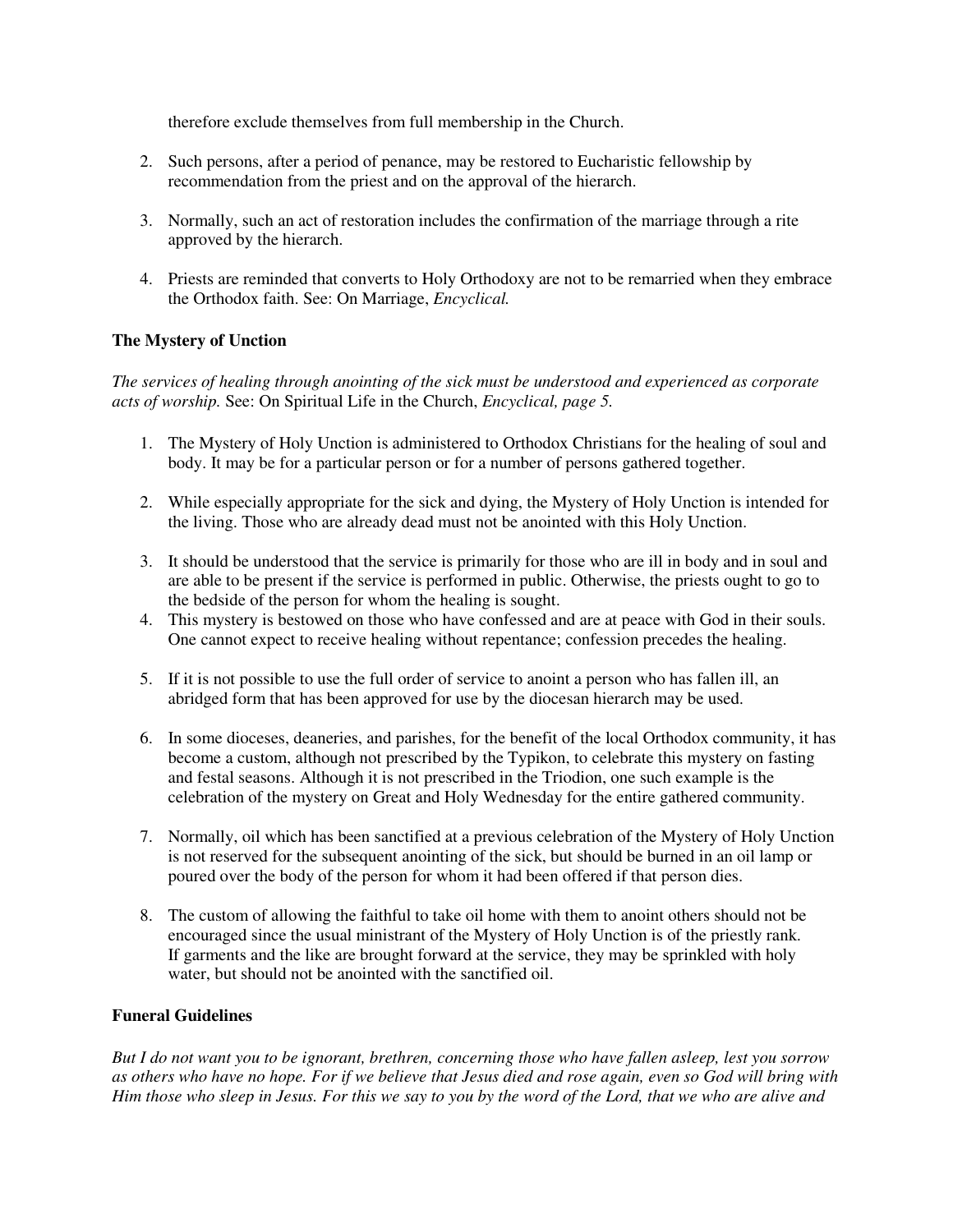*remain until the coming of the Lord will by no means precede those who are asleep. For the Lord Himself will descend from heaven with a shout, with the voice of an archangel, and with the trumpet of God. And the dead in Christ will rise first. Then we who are alive and remain shall be caught up together with them in the clouds to meet the Lord in the air. And thus we shall always be with the Lord. Therefore comfort one another with these words. (1 Thess. 4:13-18)*

- 1. The Church has no specific rules determining the length of time between death and the burial. Interment varies according to the climate, civil ordinances, customs, and circumstances, and may be held immediately following death, or after a number of days.
- 2. The hour of interment is also not fixed; it may be at any time during the day to accord with cemetery regulations and parish needs.
- 3. It is assumed that, unless the death was an accidental or untimely one, the priest has been ministering to an aging person, or one suffering from some ailment or sickness, and has prepared the person for death through participation in the Mysteries of Penance and Holy Eucharist.
- 4. The priest should read the Prayers at the Departing of a Soul and passages from Holy Scripture. Merely to be present at the bedside of one's spiritual child and not minister with audible prayer is unworthy of the priesthood.
- 5. If the priest was not at the bedside of the dying parishioner at the time of death, he must make contact with the family, offering to assist them through the time of grieving and mourning.
- 6. The Service for the Departed (*panikhida*) is sung on the eve of the burial whether the body is in the temple, funeral home, or elsewhere.
- 7. The body of the departed may be brought into the temple at any time prior to the time of the Funeral Service, whether days before or on the day thereof.
- 8. According to traditional practice, the casket is open from the first Service for the Department (*panikhida*) until the conclusion of the Funeral Service. The deceased is made in the image and likeness of God; the physical body is not to be shunned or rejected because it is in an altered state. To view the body at the funeral home but not in the church is illogical.
- 9. The casket is positioned so that the feet of the departed are toward the iconostasis. Thus, the person, if alive, would be standing facing the Holy Altar.
- 10. The Funeral Service is usually served in the temple on the day of the burial.
- 11. The Divine Liturgy may be celebrated on the day of the Funeral Service. This takes place before the Funeral Service. Celebration of the Divine Liturgy is precluded during the Great Fast when the weekday liturgy is not celebrated.
- 12. The Funeral Service and burial is generally not officiated on Sunday or Pascha. If the Funeral Service is scheduled for Monday, the body may be brought into the temple only after the service of Vespers on Sunday evening. There may be circumstances for which immediate burial may be necessary, and in this case pastoral discretion is to be used.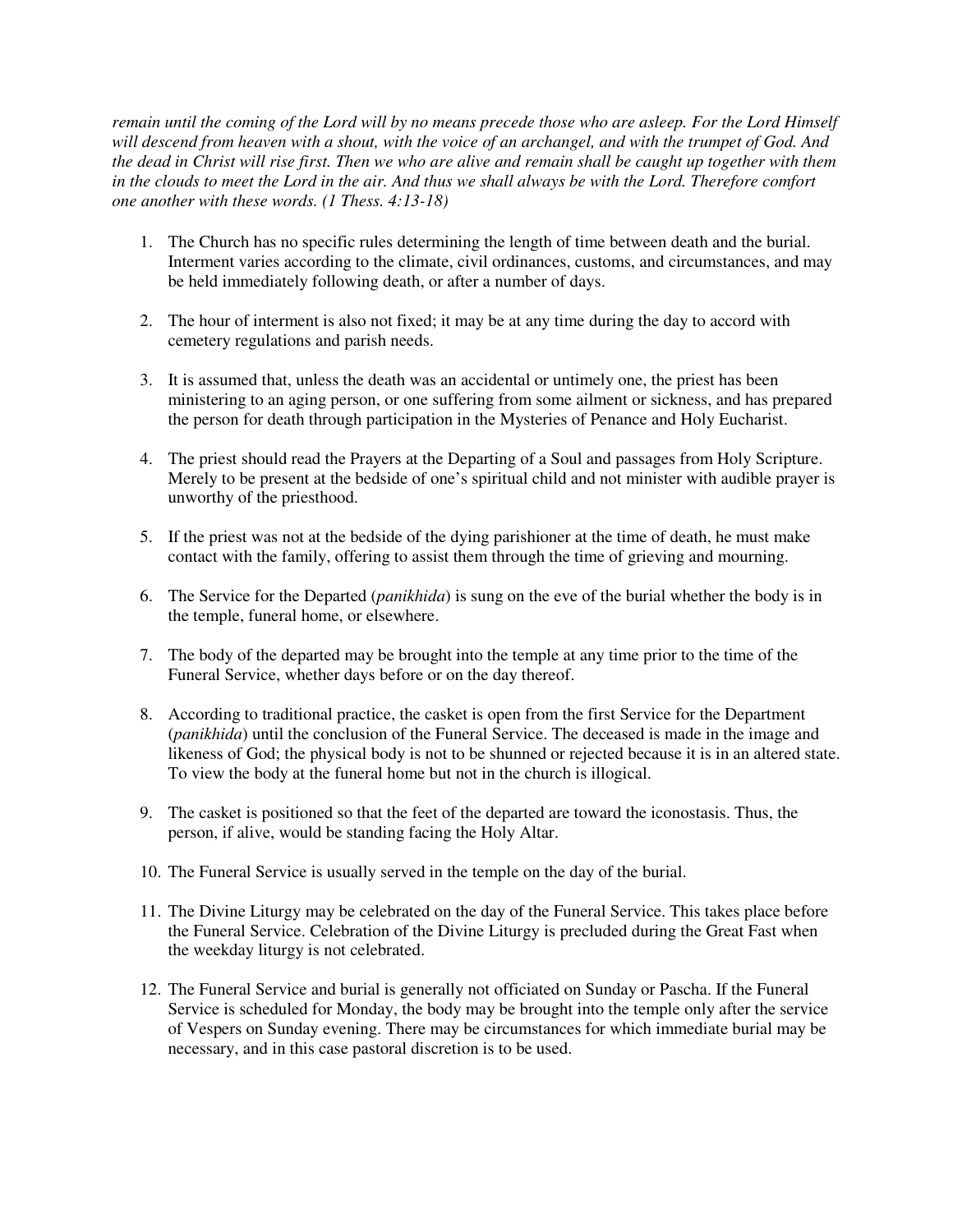- 13. Between the day of Pascha and the Sunday of St. Thomas, the Funeral Service follows the Typicon for these specific days of celebration.
- 14. An Orthodox clergyman may not take part in a service for a non-Orthodox deceased person even if that person is related to a parishioner. If invited, however, he may offer some words of consolation at the graveside or funeral meal.
- 15. Non-Orthodox clergy may not be invited to participate in the Funeral Service or offer any form of homily or public statement in the temple, or participate in the graveside service. The officiating priest, however, cannot control what takes place after the Orthodox service of burial has been concluded in a public cemetery.
- 16. Prayers for the dead are usually offered immediately after the burial at the memorial meal, on the third, ninth and fortieth day after death, and every year thereafter.
- 17. Saturday is the usual day for a memorial service. It can be scheduled immediately before the Vigil or Vesper Service. In this way, the prayers for forgiveness and repose preceding these services are illumined through the proclamation of the Lord's Resurrection in the hymns that are sung in the following services.

However, the Service for the Departed (*panikhida*) may be served after the Sunday Divine Liturgy if the hierarch has given his blessing for this to take place at that time.

- 18. The Church has set aside definite days on which remembrance of the dead should take place. Among these are Meatfare Saturday, the second, third and fourth Saturdays of the Great Fast, the Saturday preceding Pentecost, and St. Demetrius Saturday.
- 19. In addition to these specific times, the faithful may have the names of the deceased remembered at the Proskomede and during the Divine Liturgy.
- 20. Memorial services are not permitted on feast days or from the Nativity of our Lord to Theophany, and from Palm Sunday to the Sunday of St. Thomas.
- 21. The rector is responsible for entering into the metrical book the required information about burials.

#### **A. Non-Communicants**

- 1. Membership in the Body of Christ, His Holy Church, is defined by participation in the Holy Eucharist. Inasmuch as a person, by refusing to partake of the Divine Body and Blood of Christ during his/her lifetime, has chosen freely not to be incorporated into the Body of Christ, unless there is reason to assume that the person has returned to Christ at the end of his/her earthly existence, that person will not be buried from the temple.
- 2. The burial service of such a person should only be a Service for the Departed (*panikhida*), including scripture readings for the dead. The priest may be vested in the epitrachelion.

# **B. Non-Orthodox Persons**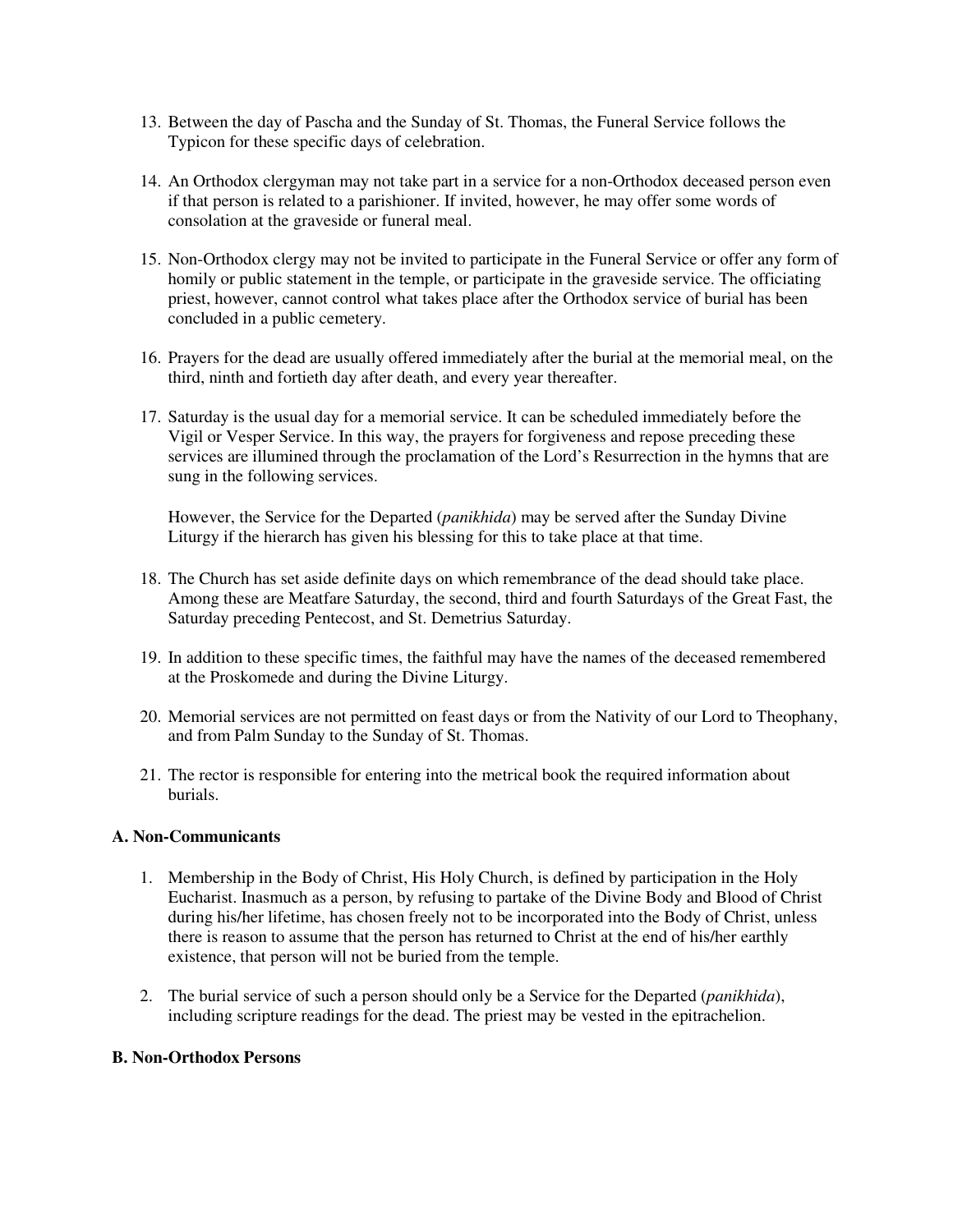1. If a priest is asked to bury a non-Orthodox person, he must consult with his diocesan hierarch, and with the hierarch's blessing bury the person according to the service prescribed in the Book of Needs.

# **C. Suicide**

- 1. The act of suicide is a profound tragedy affecting a parish. It necessitates prayers for forgiveness for the sake of the departed and exhorts the members of the parish community to repentance and sorrow.
- 2. The Orthodox Church normally denies a Church burial to a person who has committed suicide. However, factors bearing on the particular case may become known to the priest who must share this information with the diocesan hierarch; the hierarch will consider the factors and make the decision concerning Funeral Services.

# **D. Members of Masonic and Other Secret Fraternal Societies**

- 1. If a parish priest is aware that a member of his flock is a Freemason, he should make it a pastoral concern to speak privately with the person, showing the incompatibility of Orthodoxy with Freemasonry.
- 2. When a communicating member of a parish falls asleep in the Lord and that person is also a member of one of these societies, the priest will show love and concern for the deceased. In his counseling of the bereaved family he must not be hostile, but must inform the family that only the Funeral Service for an Orthodox Christian will be served.
- 3. Patiently and tactfully, and with discretion, he will state that no words or symbols other than those of the Orthodox faith can be introduced into the church or the funeral home.

The Church does not intend to control or prohibit others from executing particular rites after the Funeral Service which may take place after the priest leaves the burial site after committing the body to the ground.

# **E. Cremation**

- 1. The practice of cremation is not a Christian one and is to be discouraged. Cremated remains are not to be brought into the temple for a burial service or for any other reason.
- 2. Although cremation is not encouraged, and the Funeral Service over cremated remains is denied, the remains may be buried only with the hymn *Holy God…*

# **F. Autopsy and Organ Donation**

- 1. The priest should be sufficiently informed to help guide the faithful in this area of medical procedure. Some people think that they cannot refuse an autopsy to be performed on a loved one. No one is obliged to give approval for this procedure.
- 2. Unless there is a specific legal reason, such as determining the cause of death, an autopsy ought to be avoided. The desire for scientific information through experimentation is not enough reason to merit an autopsy. Nevertheless, this is a decision that the family itself must make. The Church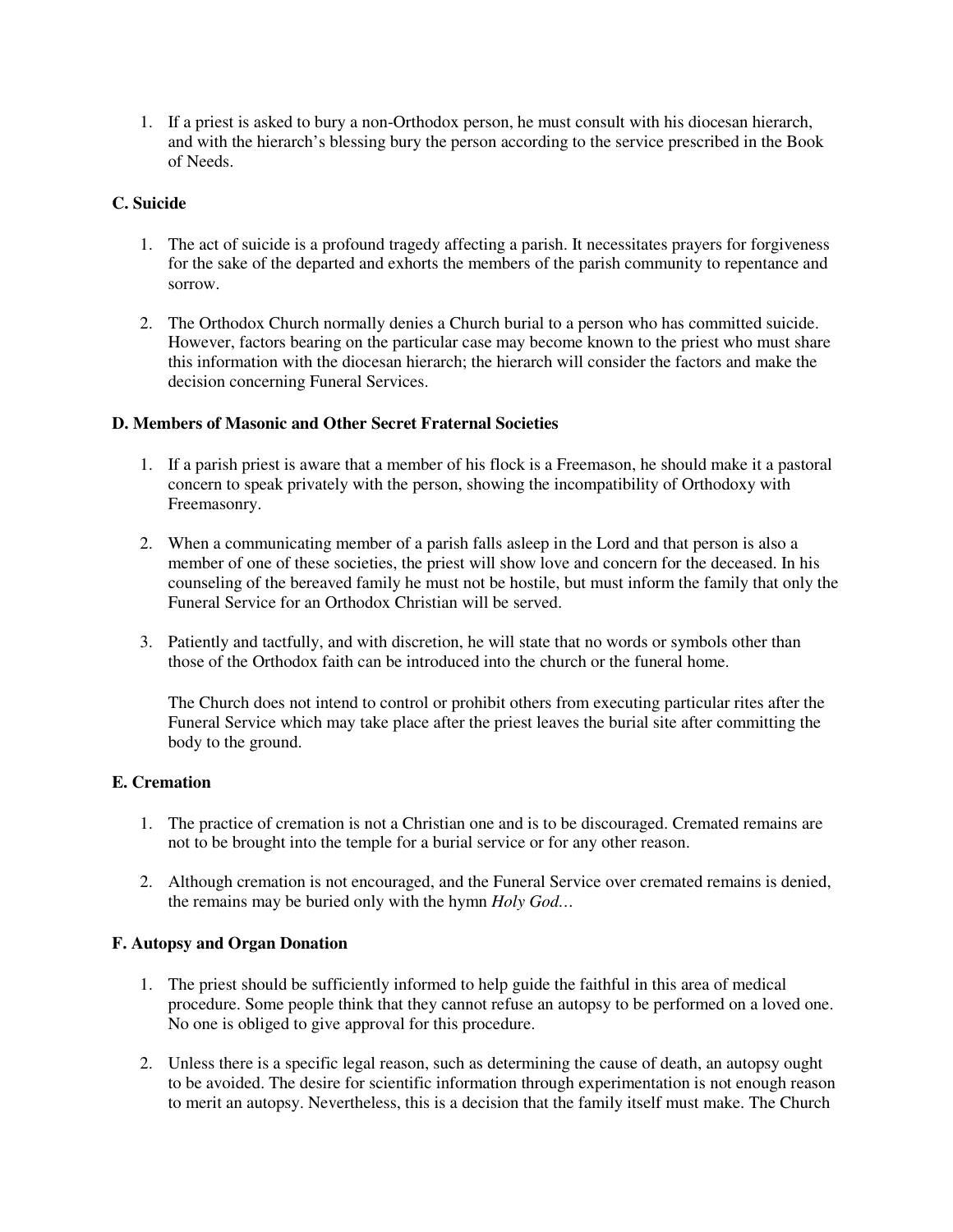is concerned that respect for the body as a temple of the Holy Spirit be maintained.

- 3. Donation of body organ(s) after death may be allowed as long as respectful care is exercised toward the body before, during, and after the extraction operation. Care must be taken that the organ(s) are given as a gesture of altruism, free of any commercial overtones.
- 4. The Church does not consider the sharing of organs as a lessening of the presence of the Holy Spirit in the deceased, or as a transmigration of part of the donor to the recipient. A healthy person not in expectation of imminent death may donate non-vital organs as long as his/her quality and integrity of life is not diminished or endangered.

# **Ecumenical Witness**

*In the encyclical On Spiritual Life in the Church, a section on the Temptation of False Ecumenism states that Orthodox Christians must be concerned about an understanding of ecumenical activity which is wrong: i.e.*

> To believe that true ecumenism requires us to deny that the fullness of grace and truth abides in the Orthodox Church; to confess that the Orthodox faith is partial, incomplete and now without errors; to admit that Christ Himself is but one of many spiritual teachers in human history, Whose way is not unique, Whose truth is not perfect, Whose grace is not full, and Whose life is not eternal and divine.

*However,*

We see the genuine ecumenical movement as working toward this goal, i.e., organic Christian unity. We sincerely believe that we fulfill our ecumenical duty as well as our responsibility as the Episcopate of the Orthodox Church in America by calling all men to follow the way toward Christian union and the unity of the Christian Church which can be fruitful and can lead, by the Grace of God, to some positive results.

(See Christian Unity and Ecumenism, *Encyclical Letter, Holy Synod of the Orthodox Church in America, 1973.*)

On the basis of what we hold in common with non-Orthodox citizens, we may:

• present a common witness to faith in God and defend this wherever it is threatened or denied,

• support the right of believers to propagate their faith and to conduct religious education and mission,

• coordinate the possibilities and efforts in the work of serving those in need of help and assistance, joining with all those who work for the good of others,

• be united in affirming of the Christian ideal of the human person as a creature made in the image and likeness of God, and

• work together to support the desire to achieve true Christian unity in the truth and love of God.

*(See Christian Unity and Ecumenism, Encyclical, page 15.)*

# **A. Ecumenical Organizations on Various Levels**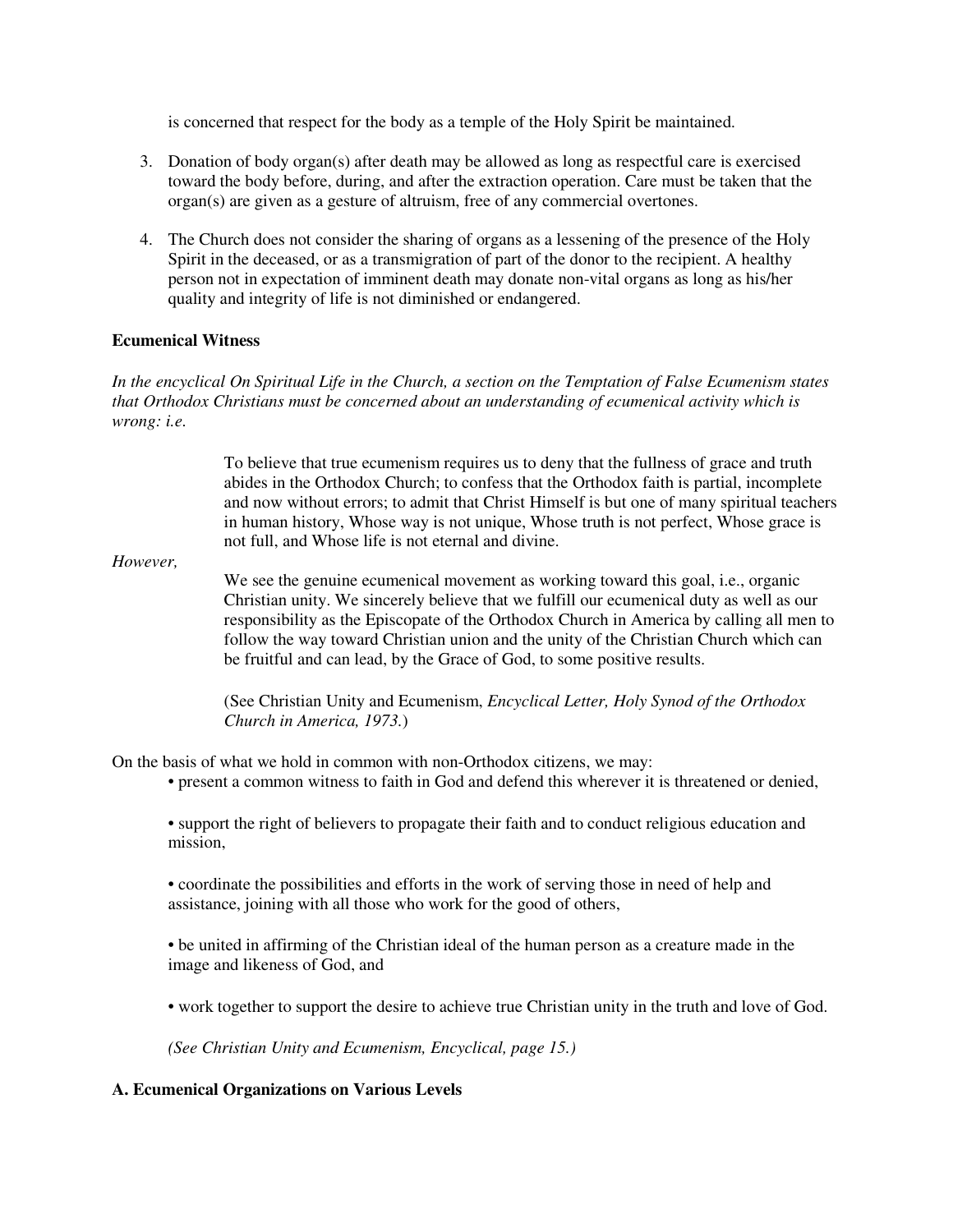- 1. Orthodox participation in Councils of Churches or Ministeriums is acceptable with the blessing of the diocesan hierarch.
- 2. Participation and cooperation in work for the good of society in such areas as educational opportunities, morality, responsible citizenship, Christian charity, social services, and other areas of concern to the community are acceptable.
- 3. Educational enrichment of members of a community through seminars, lectures, cultural programs and the like are beneficial for the better understanding of others.
- 4. Orthodox services may be celebrated at which non-Orthodox are present, i.e., Vespers, Service of Intercession (moleben), etc., but the readings, hymns, and responses must be led by Orthodox Christians. Non-Orthodox choral groups may not be invited to give the responses or sing the hymns of the services.
- 5. Although a service of prayer may be tailored for a particular occasion, it must be clearly demonstrate that it is the prayer of the Orthodox to God for the spiritual enlightenment and wellbeing of all the participants.

# **B. Lay Participation in Ecumenical Witnessing**

- 1. If the laity become involved in ecumenism, they must be well-grounded in the Orthodox faith and ecclesiology and possess at least a rudimentary knowledge of comparative theology, discipline, and practice. The parish priest must inform the faithful in these matters. Ongoing diocesan and parochial educational programs should be tailored to these needs.
- 2. On the local level of ecumenical encounter, it is necessary to state the difference between dialogue and official representation on behalf of the Church, and local, informal discussion on various topics and concerns.
- 3. Any clergyman or lay person representing the Church in an official capacity must have the blessing of his/her diocesan hierarch.
- 4. Although non-Orthodox clergy may not deliver a sermon in an Orthodox church, they may be invited to give lectures or presentations in the educational facilities of the church, In any case, the diocesan hierarch is to be consulted for his blessing.
- 5. With the knowledge and blessing of his diocesan hierarch, an Orthodox clergyman may deliver a sermon in a non-Orthodox church which will in no way compromise the tenets of the faith and Orthodox Tradition.
- 6. Non-Orthodox clergy present for a liturgical service in an Orthodox church may be afforded a place of honor in the body of the temple, but not in the sanctuary or on the cleros.
- 7. If a parish sponsors an open house for the local non-Orthodox community, a non-Eucharistic service, such as Vespers, Matins, or a Service of Intercession (*moleben*) may be served. Appropriate explanations for the benefit of the non-Orthodox guests should be part of the preparations.
- 8. If non-Orthodox groups have been invited or make themselves present for a scheduled service, sufficient time should be devoted to explanation and orientation prior to the worship service. The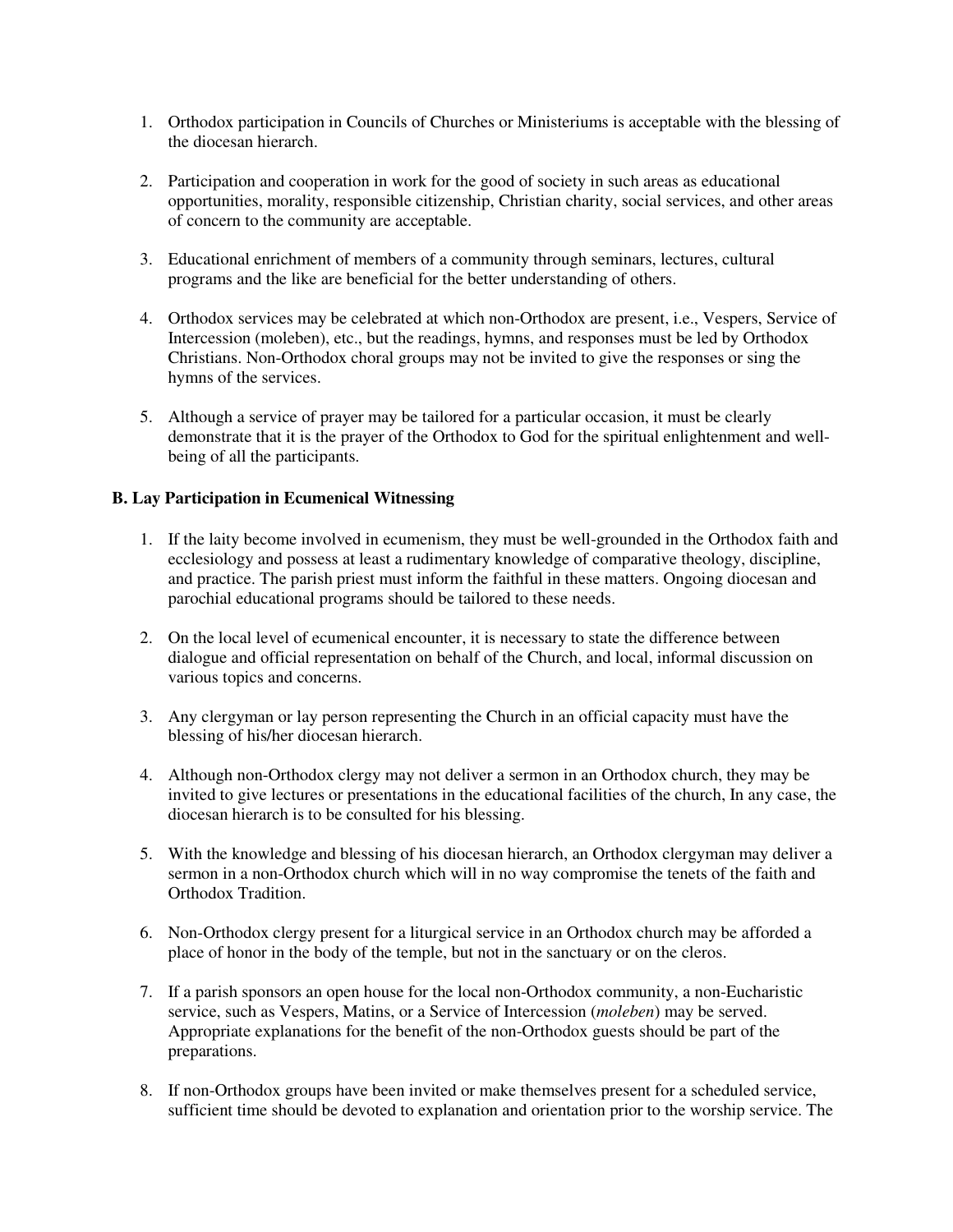distinction between communing members of the Church and those who are present as guests should be made, along with an invitation to those present to enter into the spirit of the service.

- 9. Care must be taken to explain liturgical actions, symbols, and terminology of the Church for they are not always self-evident or immediately understood by non-Orthodox.
- 10. The same care should be taken to promote good understanding of what is being celebrated by explaining the structure of the services and the various themes being considered and celebrated within its context.
- 11. If non-Orthodox are present for the Divine Liturgy, it is prudent to announce who is permitted to partake of the Eucharist prior to its distribution.

Even after offering this specific information, it should not be presumed that the guests will necessarily understand or heed it. Therefore, it is prudent for the priest to ask one or more questions of a person he does not know to ascertain his/her Orthodox standing.

In any case, the priest is reminded that he is the guardian of the Eucharist. Deacons who have been given the blessing to distribute the Eucharist to the faithful must defer to the priest in uncertain situations.

12. Non-Orthodox clergy present in the church on the occasion of a wedding, funeral, baptism, or another similar event may not participate in any part of the service.

However, in the czse of a wedding, non-Orthodox clergy may offer a prayer or blessing at the reception or at another appropriate time outside the church.

13. A non-Orthodox clergyman may offer a prayer at the graveside, as is the custom pertaining to military honors, American Legion, VFW, or prayers recited by Union or Fraternal organization representatives. If possible, these should be scheduled prior to the final Orthodox service of interment.

#### **C. Ecumenical Religious Services**

- 1. Ecumenical services are frequently very different from Orthodox services. Before asking the diocesan hierarch to give his blessing, the Orthodox participants should review the text of the service so they can determine whether or not an Orthodox presence might be misconstrued. Mere presence, without active participation in such a service, may be viewed as an affirmation of all that is stated, implied, and proclaimed.
- 2. If the content of the service compromises or offends the Orthodox faith or ecclesiology, then there can be no Orthodox participation. For the purpose of witness, it is necessary to convey to the non-Orthodox precisely and succinctly why Orthodox participation is not possible.
- 3. In the Orthodox tradition, liturgical vestments are worn only when a liturgical function is being performed. Therefore, liturgical vestments are *not* to be worn even when some participation in an ecumenical service is permissible.